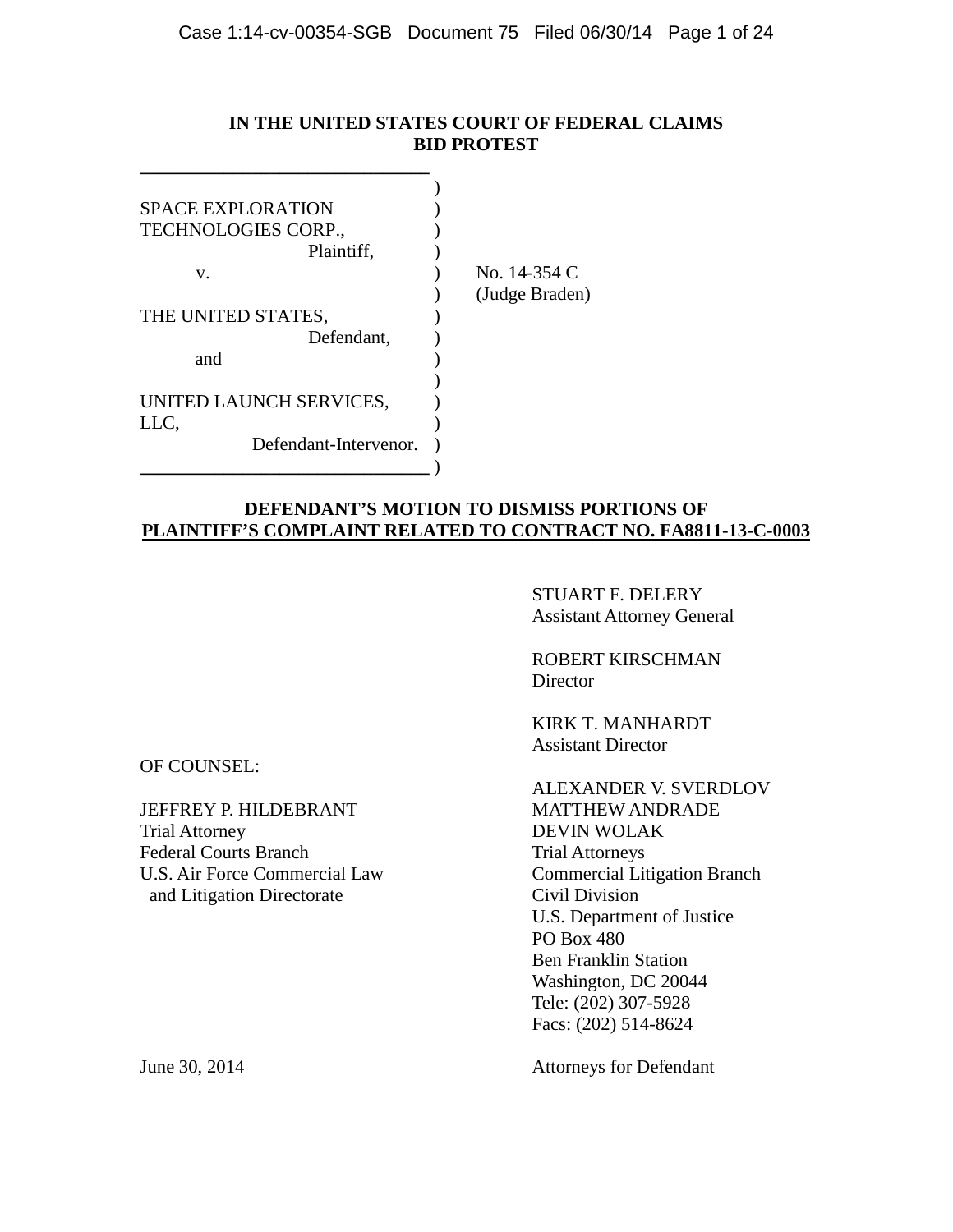# **TABLE OF CONTENTS**

| I.   |                                                                                                                                      |    |
|------|--------------------------------------------------------------------------------------------------------------------------------------|----|
| Π.   | SpaceX Lacks Standing To Bring A Challenge To Any Sole-Source<br>Purchases Under Contract No. FA8811-13-C-0003 Because SpaceX Is     |    |
|      | SpaceX Is Neither An Actual Nor A Prospective Bidder 10<br>А.                                                                        |    |
|      | SpaceX Does Not Possess The Requisite Economic Interest  14<br><b>B.</b>                                                             |    |
|      | $\mathbf{C}$ .<br>SpaceX Cannot Rely On A Pre-Award Standard To Establish Its                                                        |    |
| III. | In Any Event, SpaceX Has Waived Its Right To Challenge Purchases<br>Under Contract No. FA8811-13-C-0003 By Not Making That Challenge |    |
|      |                                                                                                                                      | 20 |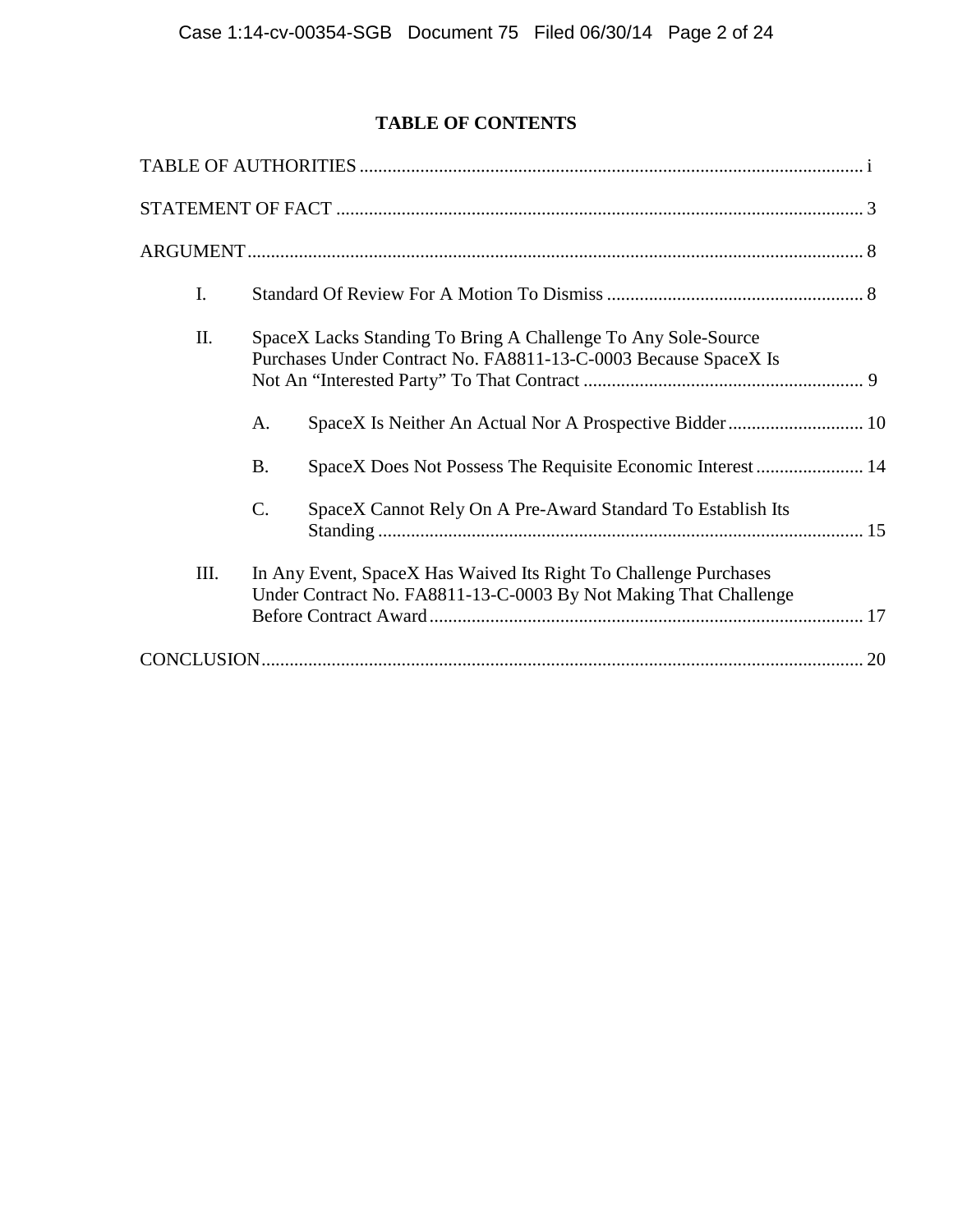# **TABLE OF AUTHORITIES**

## **Cases**

| Anderson v. United States,                        |  |
|---------------------------------------------------|--|
| Blue & Gold, Fleet, L.P. v. United States,        |  |
| Linc Government Serv., LLC v. United States,,     |  |
| Clarke v. Securities Indus. Ass'n,                |  |
| COMINT Sys. Corp. v. United States,               |  |
| Def. Tech., Inc. v. United States,                |  |
| Digitalis Educ. Solutions, Inc. v. United States, |  |
| Distributed Solutions, Inc. v. United States,     |  |
| Erinys Iraq Ltd. v. United States,                |  |
| Esterhill Boat Serv. Corp. v. United States,      |  |
| George W. Kane, Inc.v. United States,             |  |
| IHS Global, Inc. v. United States,                |  |
| Jumah v. United States,                           |  |
| Lavezzo v. United States,                         |  |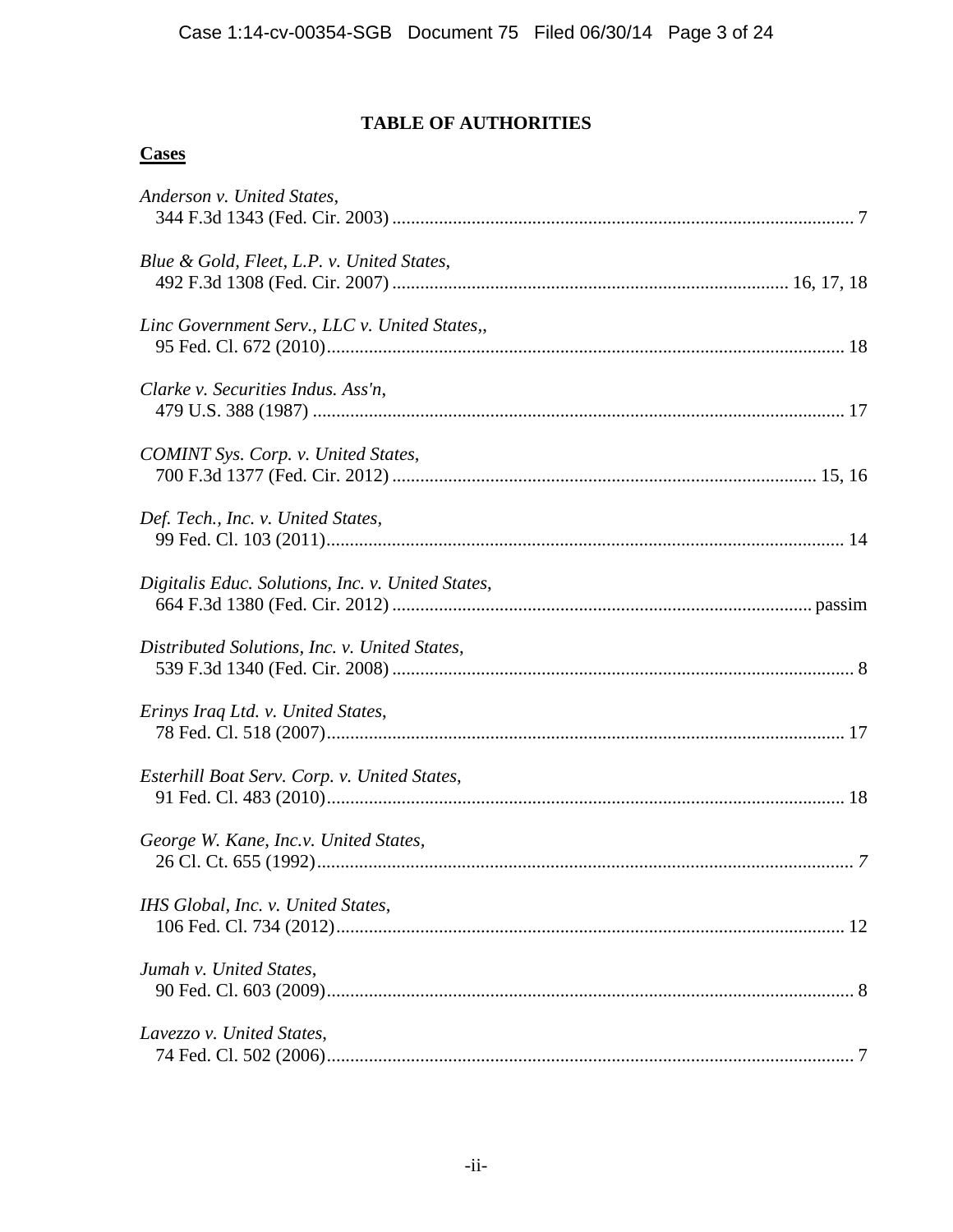| Linc Government Serv., LLC v. United States,        |  |
|-----------------------------------------------------|--|
| Media Techs. Licensing LLC v. Upper Deck Co.,       |  |
| Moore's Cafeteria Servs. v. United States,          |  |
| Myers Investigative & Sec. Servs. v. United States, |  |
| Reed Island-MLC, Inc. v. United States,             |  |
| Rex Serv. Corp. v. United States,                   |  |
| Rocovich v. United States,                          |  |
| Scheuer v. Rhodes,                                  |  |
| Stauffer v. Brooks Bros.,                           |  |
| Toxgon Corp. v. BNFL, Inc.,                         |  |
| Weeks Marine, Inc. v. United States,                |  |
| <b>Statutes</b>                                     |  |
|                                                     |  |
|                                                     |  |
| <b>Regulations</b>                                  |  |
|                                                     |  |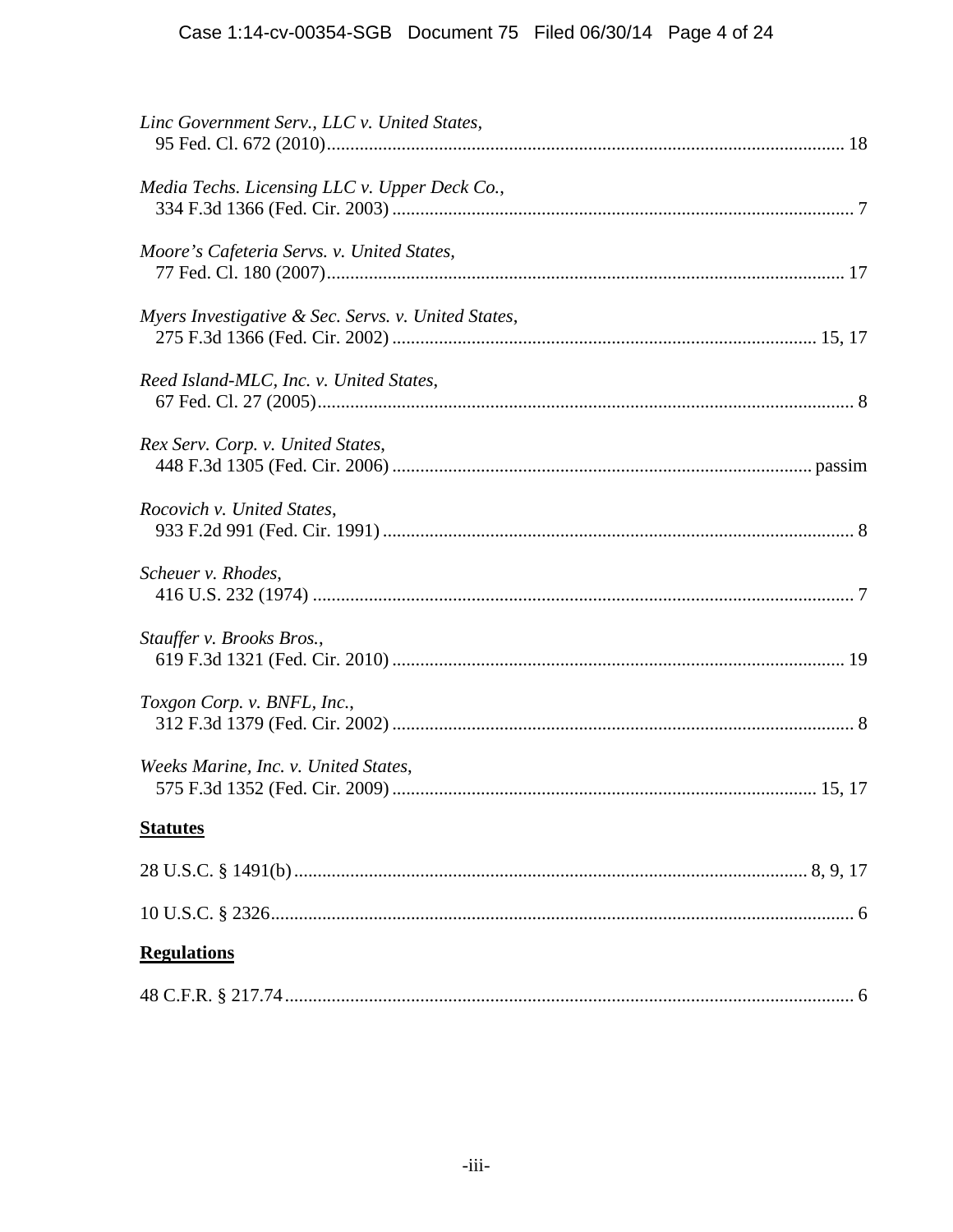## **IN THE UNITED STATES COURT OF FEDERAL CLAIMS BID PROTEST**

| <b>SPACE EXPLORATION</b> |                |
|--------------------------|----------------|
| TECHNOLOGIES CORP.,      |                |
| Plaintiff,               |                |
| V.                       | No. 14-354 C   |
|                          | (Judge Braden) |
| THE UNITED STATES,       |                |
| Defendant,               |                |
| and                      |                |
|                          |                |
| UNITED LAUNCH SERVICES,  |                |
| LLC,                     |                |
| Defendant-Intervenor.    |                |
|                          |                |

## **DEFENDANT'S MOTION TO DISMISS PORTIONS OF PLAINTIFF'S COMPLAINT RELATED TO CONTRACT NO. FA8811-13-C-0003**

Pursuant to Rules 12(b)(1) and 12(b)(6) of the Rules of the United States Court of

Federal Claims (RCFC), we respectfully request that the Court dismiss a portion of the amended complaint filed by plaintiff, Space Exploration Technologies Corp. (SpaceX), for lack of jurisdiction.<sup>[1](#page-4-0)</sup> Consideration of this motion will help focus this litigation by clarifying the relief that SpaceX is seeking, facilitate the parties' determination of the scope of the administrative record, and assist the parties in planning an appropriate briefing schedule.<sup>[2](#page-4-1)</sup>

Regardless of whether the Court grants SpaceX leave to amend its complaint, we respectfully request that the Court relieve us of the requirement to file any answer, consistent with the normal procedures in bid protests filed under 28 U.S.C. § 1491(b)(1).

<span id="page-4-1"></span> $2\;\text{In support of this motion, we rely upon the following brief, documents submitted as }$ part of the administrative record, and the accompanying appendix.

<span id="page-4-0"></span><sup>&</sup>lt;sup>1</sup> SpaceX has sought leave to amend its complaint a second time on June 25, 2014. ECF Doc. 72. Because the Court has not yet granted SpaceX leave to file the second amended complaint, our motion to dismiss cites only to the first amended complaint that SpaceX submitted on May 19, 2014. However, because none of the amendments that SpaceX proposes cure the jurisdictional defects that we identify in this motion, our motion applies equally to that complaint as well. *See* ECF Doc. 73.  $\overline{a}$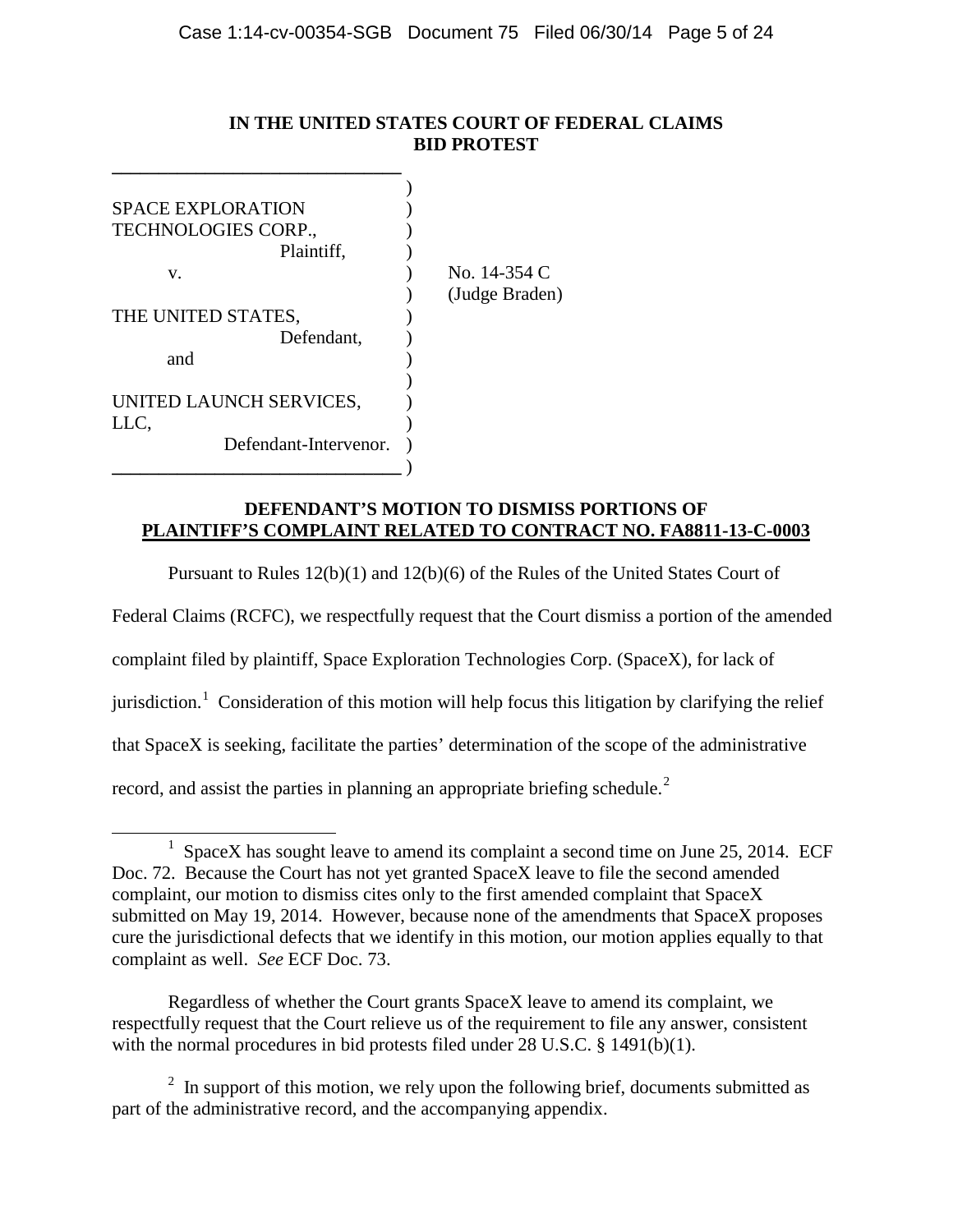## Case 1:14-cv-00354-SGB Document 75 Filed 06/30/14 Page 6 of 24

SpaceX's complaint is amorphous. Rather than challenge a single procurement action, SpaceX broadly protests *any* sole-source purchase of single-core evolved expendable launch vehicles (EELV) and associated launch services. [3](#page-5-0) *See, e.g.*, SpaceX Amended Complaint, ECF Doc. 53, ¶¶ 1, 11–14, 81–97 (Am. Compl.). This challenge appears to implicate the United States Air Force's entire EELV program—including past and future purchases under various contracts.

In order to expedite the resolution of this case and limit unnecessary expenditure of time and resources, the Court should narrow the scope of this protest by dismissing any challenge to purchases under one such contract—contract no. FA8811-13-C-0003—for lack of jurisdiction. That contract provides a vehicle for the Air Force to purchase up to 35 cores from defendantintervenor, United Launch Services, LLC (ULS). The Air Force awarded that contract pursuant to a request for proposal (RFP) that the agency issued in March 2012. SpaceX knew about the agency's intent to award a sole-source contract to ULS, and received a copy of the RFP less than a month after it was issued. Yet SpaceX failed to object—or to indicate that it too could compete for the eventual contract. Although SpaceX may have ongoing concerns regarding the EELV program that it wishes to explore, SpaceX's own failure to timely object to the RFP means that it does not have standing to bring those complaints to this Court by challenging what it calls the "block buy" contract.

<span id="page-5-0"></span> $3\,$  In common terms, the evolved expendable launch vehicle is a rocket for launching satellites into orbit. The "core" of an EELV is the first stage of the rocket—that is, the engine, the fuel tanks, and the remaining assembly which provides the initial thrust to launch the rocket. *See* Appendix A, Declaration of Tracy E. Stroud  $\lceil \sqrt{6} \rceil$  (Stroud Decl.).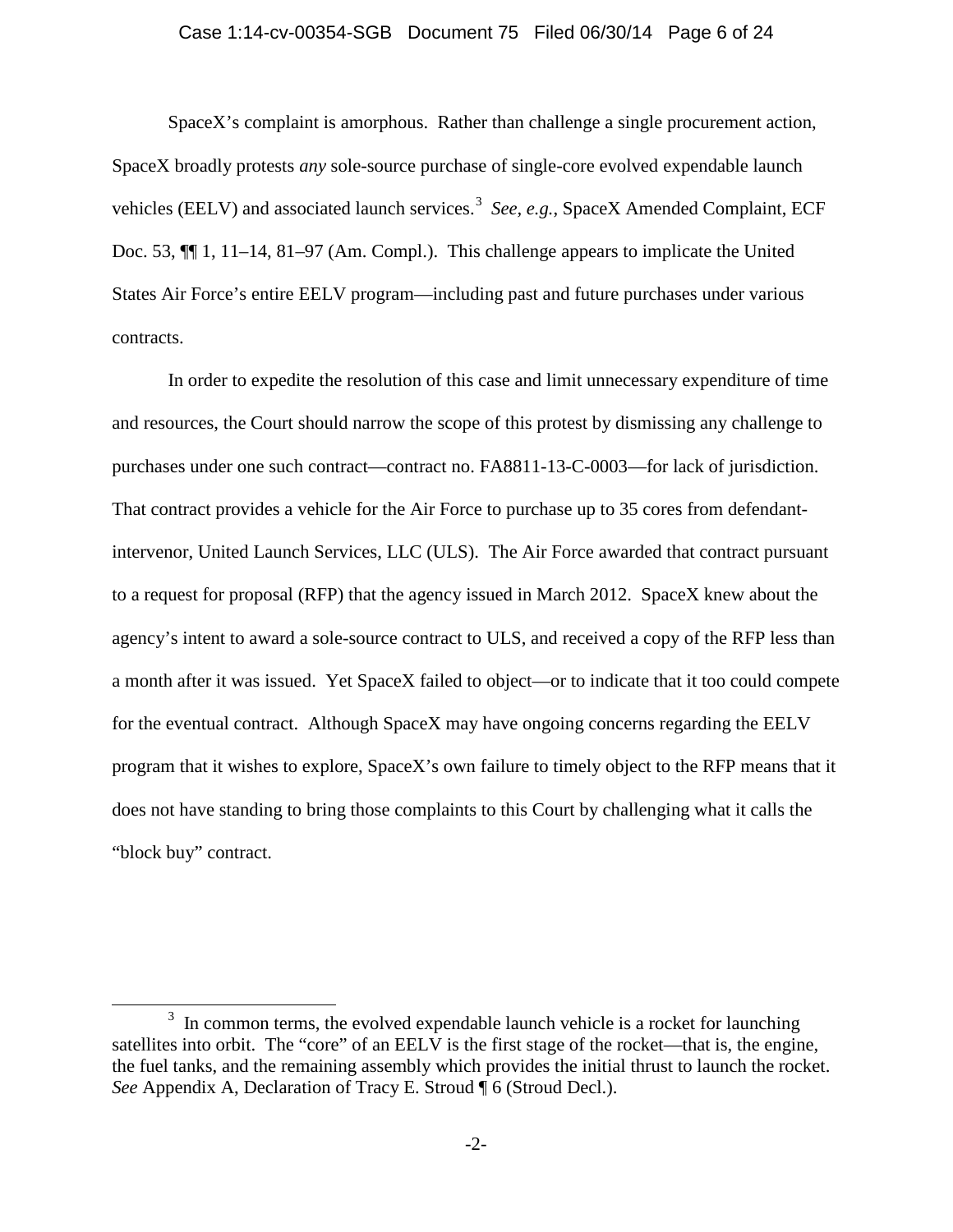#### **STATEMENT OF FACT**

Since 2011, the Air Force has made the types of sole-source purchases that SpaceX challenges under three different contracts. The first, contract no. FA8811-11-C-0001, was awarded as an undefinitized letter contract in May 2011. The second, contract no. FA8811-13- C-0002, was awarded as an undefinitized letter contract in November 2012, and definitized in January 2014. The third, contract no. FA8811-13-C-0003, was awarded as an undefinitized letter contract in June 2013, and definitized in December 2013. SpaceX's complaint is mostly focused on this last contract, which SpaceX characterizes as the "block buy" of cores from ULS. *See, e.g.*, Am. Compl. ¶¶ 48–50. [4](#page-6-0)

Authority for procurements under these contracts is provided by a class justification and approval (J&A) that the Air Force issued on December 16, 2011. *See* AR 37–45. [5](#page-6-1) This class J&A was the culmination of market research that the Air Force initiated in May 2011; at the time, the Air Force released a Request for Information, in which it asked prospective bidders to describe their space-launch capabilities. Am. Compl. ¶ 47. Based on all the information received, the Air Force determined that ULS was the only "'responsible source'" and the "'only launch provider'" that could meet the Air Force's requirements from Fiscal Year 2012 until Fiscal Year 2017. *Id.* ¶ 48; AR 37–45.

The Air Force posted a public version of the J&A summarizing these findings to FedBizOpps in January 2012, along with a notice publicizing its intent to award a sole-source contract to ULS. *See* AR 46–52; *see also* Evolved Expendable Launch Vehicle J&A,

<span id="page-6-0"></span><sup>4</sup> That said, SpaceX confuses which purchases are made under which contract. For example, in paragraph 95 of its amended complaint, SpaceX challenges "purchase of a Single Core Launch Vehicle for a GPS III-2 mission," which SpaceX characterizes as a "purchase order under Contract No. FA8811-13-C-0003." Am. Compl. ¶ 95. In fact, the core for the GPS III-2 mission was purchased under contract no. FA8811-13-C-0002.

<span id="page-6-1"></span><sup>&</sup>lt;sup>5</sup> "AR \_\_" refers to the administrative record filed on June 3, 2014. *See* ECF Doc. 66.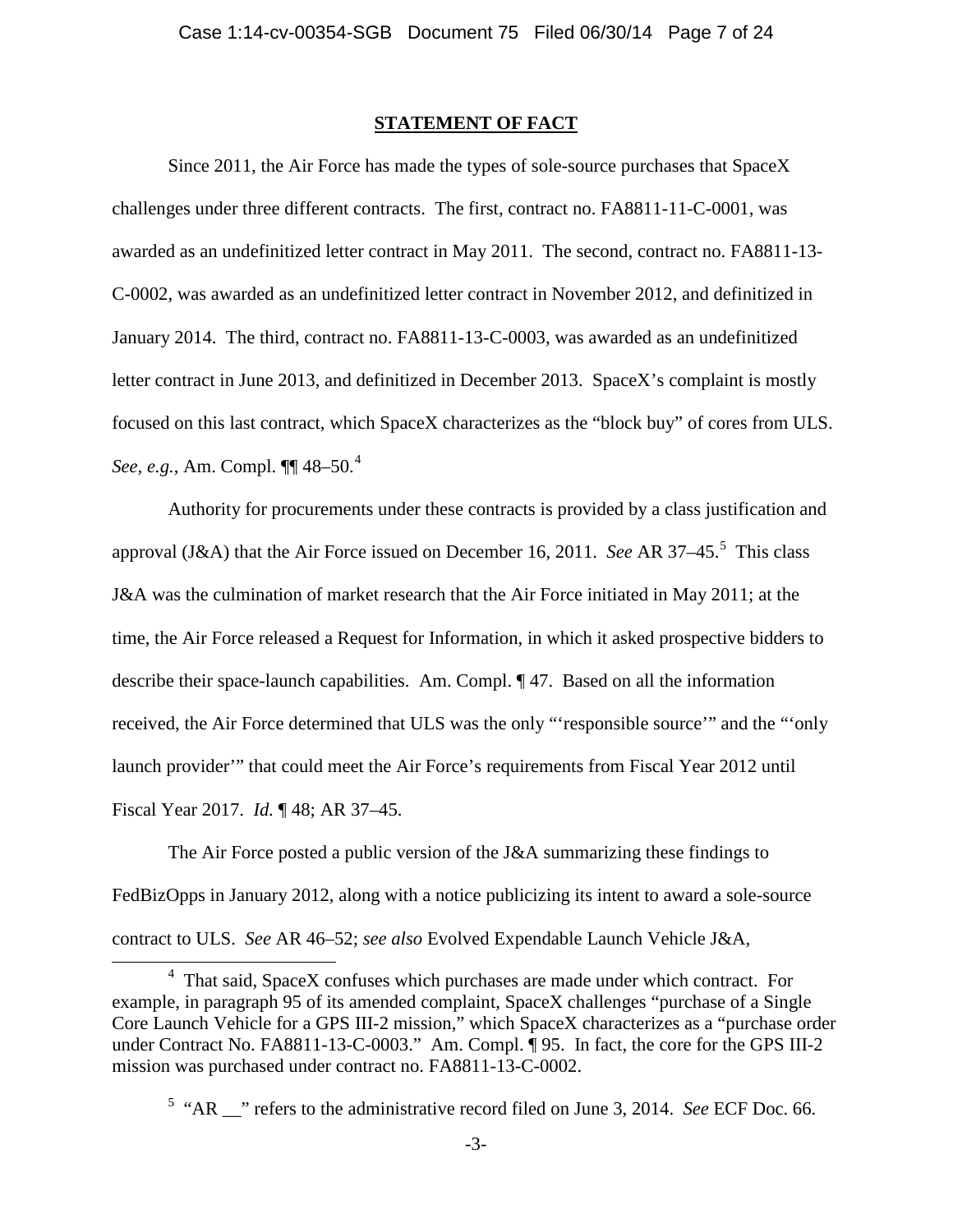#### Case 1:14-cv-00354-SGB Document 75 Filed 06/30/14 Page 8 of 24

FedBizOpps.gov, https://www.fbo.gov/index?s=opportunity&mode=form&tab=core&id= 360c6156488f806bb5235abad7bd9ab9 (last visited June 30, 2014). The posted J&A explicitly stated the Air Force did not expect that SpaceX would be capable of competing for EELV launches until fiscal year 2016 and that the first competitive award would be made in fiscal year 2018. AR 49–50. SpaceX did not protest the J&A at the time it was issued. Nor did SpaceX protest the J&A at any other point in the *two years* before it commenced this action.

Pursuant to the J&A, the Air Force issued a sole-source solicitation in March 2012 for what eventually became contract no. FA8811-13-C-0003. *See* AR 53–250. In that solicitation the Air Force requested that ULS submit an offer for EELV launch services to be ordered from Fiscal Year 2013 through Fiscal Year 2017 (identified as "Phase 1" of the EELV program). *See id.*; Stroud Decl.  $\P$  2, 5. The solicitation was presented as a four-page cover letter with accompanying attachments. *See* AR 53–250; Stroud Decl. ¶ 5.The cover letter and attachments described the Air Force's requirements. *Id.* In particular, the cover letter stated that the Air Force was seeking the production and deployment of launch vehicles (made up of "cores"), as well as all relevant supporting services. AR 53–56; Stroud Decl.  $\parallel$  6. The solicitation requested ULS to propose prices for anywhere between 18 and 50 cores. AR 53–54; Am. Compl. ¶ 50. The solicitation also explained that, in pricing its proposal, ULS should "assume a five-year annual ordering period to begin at award anticipated in [fiscal year] 2013 through [fiscal year 2017] at a rate of eight (8) [launch vehicle] cores per [year]," for a total of 40 cores. AR 53; *see also* Am. Compl. ¶ 50*.* Further detail was provided in accompanying attachments. *See* AR 57– 250. [6](#page-7-0)

<span id="page-7-0"></span> $6$  For example, one attachment to the solicitation was the model contract, which included Special Contract Requirement clause H-0002, titled "REQUIREMENTS." AR 106. That clause referenced Federal Acquisition Regulation (FAR) Clause 52.216-21, and indicated that the order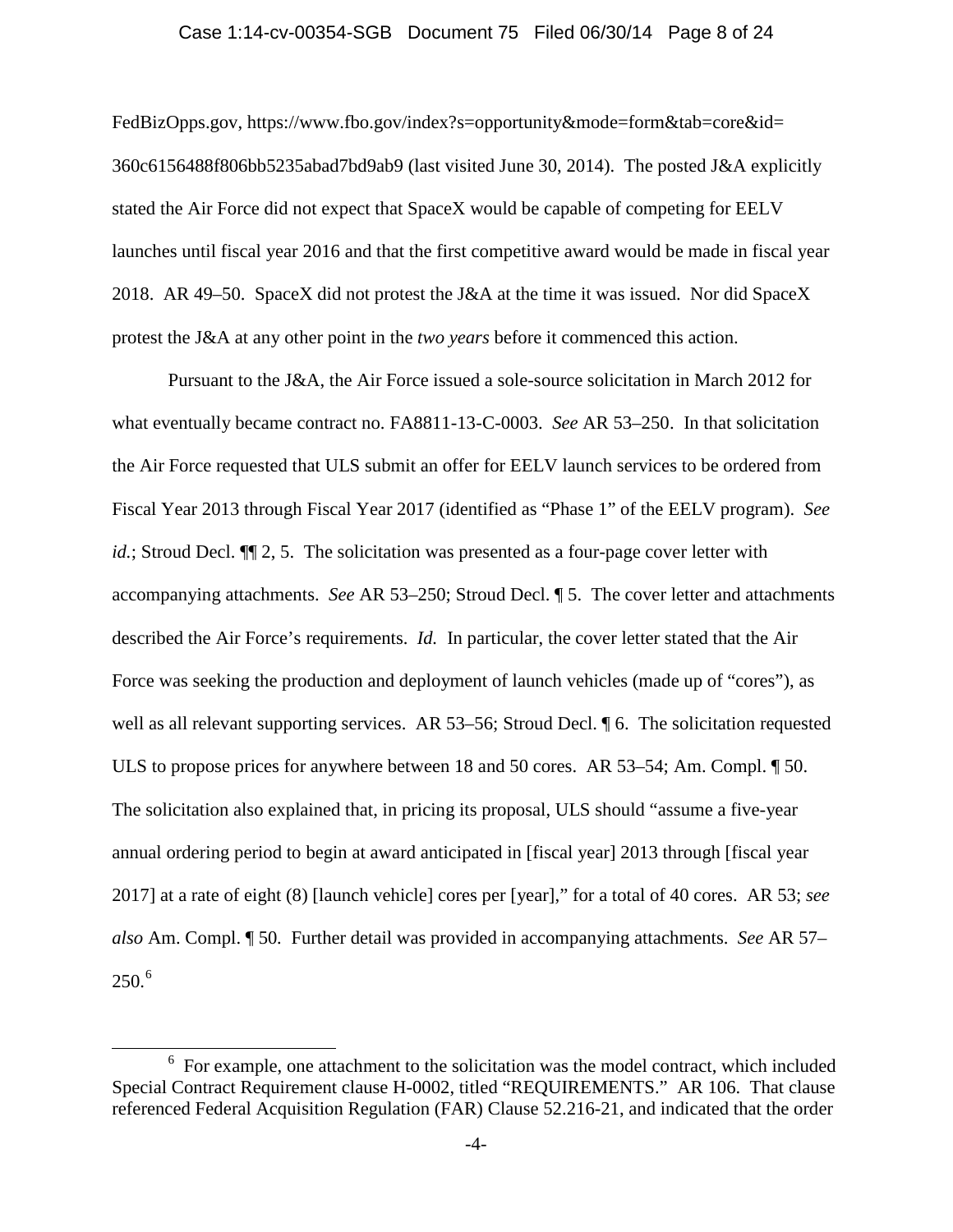## Case 1:14-cv-00354-SGB Document 75 Filed 06/30/14 Page 9 of 24

The solicitation provided ULS 60 days to provide a proposal for launch capability—that is, services associated with launching the vehicle, including the infrastructure that supports a launch—and it provided ULS 90 days to propose launch vehicle production services. *See* AR 53.

At this time, SpaceX—along with other companies—was working to become certified to compete for EELV and other National Security Space missions. *See* Am. Compl. ¶¶ 57–61; Stroud Decl. ¶ 3. To help these companies achieve this certification, the Air Force created the so-called New Entrant Certification Team. *See* Stroud Decl. ¶ 3. That team assisted prospective offerors—also known as "new entrants"—with the technical aspects of certification. *See id.* Members of the team began working closely with SpaceX. *See id.*; Appendix B, Declaration of Arnold Nowinski ¶¶ 2–3 (Nowinski Decl.).

To keep aspiring contractors informed regarding the Air Force's technical requirements and future contracting opportunities, the Air Force also created a secure website where agency officials could share documents with the new entrants. Stroud Decl. ¶ 4; Nowinski Decl. ¶ 4. This website was known as the "New Entrant Bidders' Library." Stroud Decl. ¶ 4; Nowinski Decl. ¶ 4.Representatives from SpaceX were granted access to this library as early as November 2011. Stroud Decl. ¶ 4; Nowinski Decl. ¶ 5.

After the Air Force issued the RFP to ULS, the contracting officer worked with members of the program office to prepare the solicitation for posting to the New Entrant Bidders' Library. Stroud Decl. ¶¶ 7–8. On advice from the program office, the contracting officer redacted some ULS-proprietary information. *Id.* ¶ 8. Critically, however, the Air Force kept intact all the details about the quantity of cores that the Air Force could purchase under the solicitation, the

and production of launch vehicles part of the contract would be a requirements contract for the five-year annual ordering period. *See id.*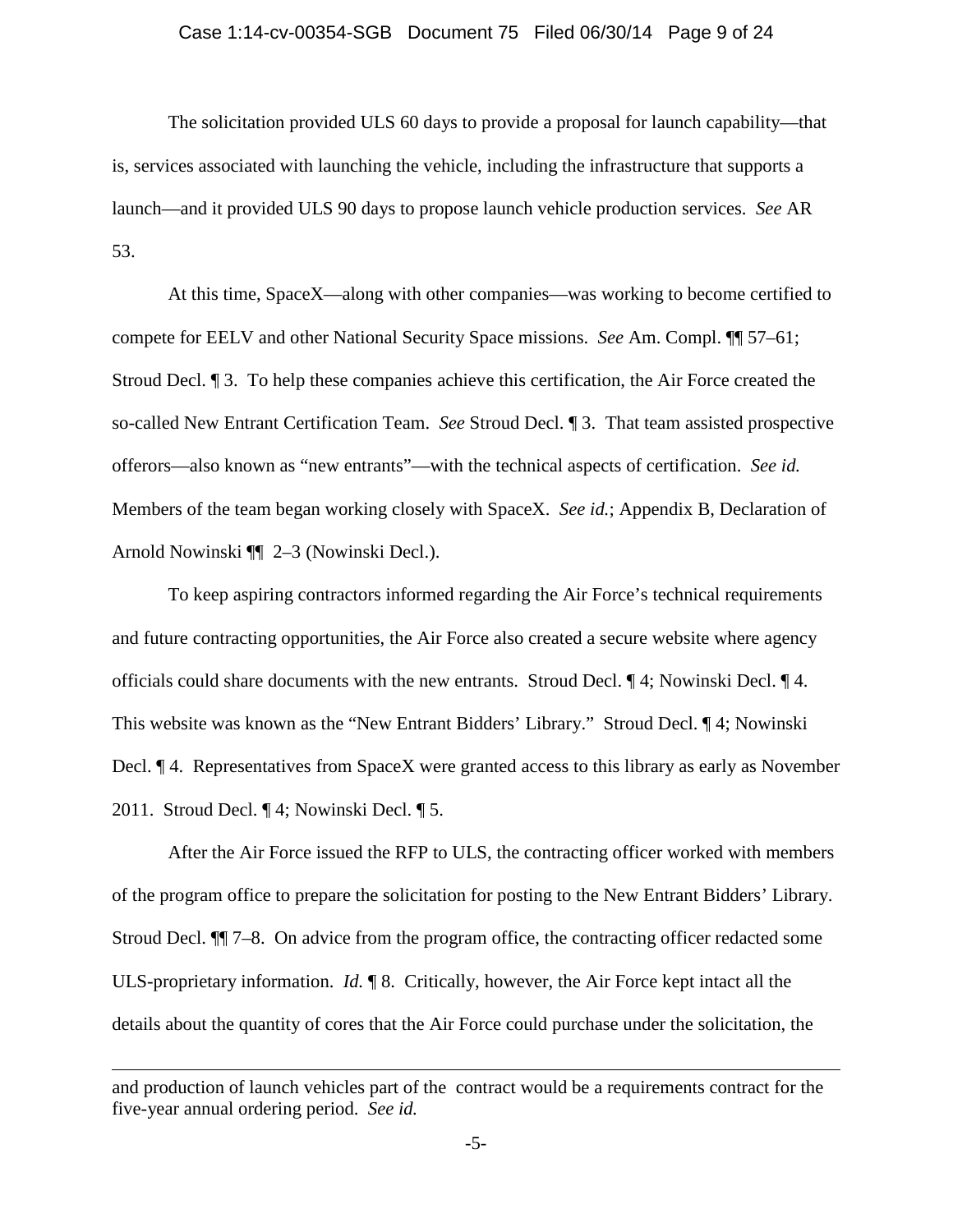#### Case 1:14-cv-00354-SGB Document 75 Filed 06/30/14 Page 10 of 24

timing of those purchases, and the model contract describing the acquisition as a requirements contract. *Id.* Indeed, the Air Force did not redact *any* information from the four-page cover letter. *Id.*

The contracting officer delivered the redacted version of the solicitation to a member of the New Entrant Team on April 13, 2012, who posted it on the Bidders' Library that evening. *See* Stroud Decl. ¶¶ 9–10; Nowinski Decl. ¶ 6. Members of SpaceX thus had access to the RFP 40 days before the deadline for ULS to submit a proposal for launch services, and 70 days before the deadline for ULS to submit a proposal for producing launch vehicles. Nowinski Decl. ¶ 8.

The contracting officer did not receive any response to the solicitation from SpaceX representatives. *See* Stroud Decl. ¶ 12; *see* Nowinski Decl. ¶ 6. SpaceX did not submit a capability statement to indicate that it could compete for the contract. Stroud Decl. ¶ 12; *see also*  Nowinski Decl. ¶ 6. Nor did SpaceX submit any protest to the contracting officer, the Government Accountability Office, or this Court during the proposal period. Stroud Decl. ¶ 12. Indeed, SpaceX's first challenge to any aspect of contract no. FA8811-13-C-0003 was this protest, which SpaceX filed in April 2014—two years after it first received a copy of the solicitation.

Meanwhile, ULS submitted timely responses to the solicitation on June 8, 2012, and August 23, 2012,<sup>[7](#page-9-0)</sup> and the Air Force began its evaluation process. On November 27, 2012, the Under Secretary of Defense for Acquisition, Technology, and Logistics, Mr. Frank Kendall, issued an acquisition decision memorandum which provided authorization for the Air Force to procure, via a requirements contract, up to 36 EELV cores from ULS between Fiscal Years 2013 and 2017 and compete up to 14 additional EELV cores once new entrants were capable of

<span id="page-9-0"></span> $<sup>7</sup>$  As indicated above, the responses were originally due 60 and 90 days from the date of</sup> the solicitation. *See* AR 53. However, ULS received extensions of the original deadlines.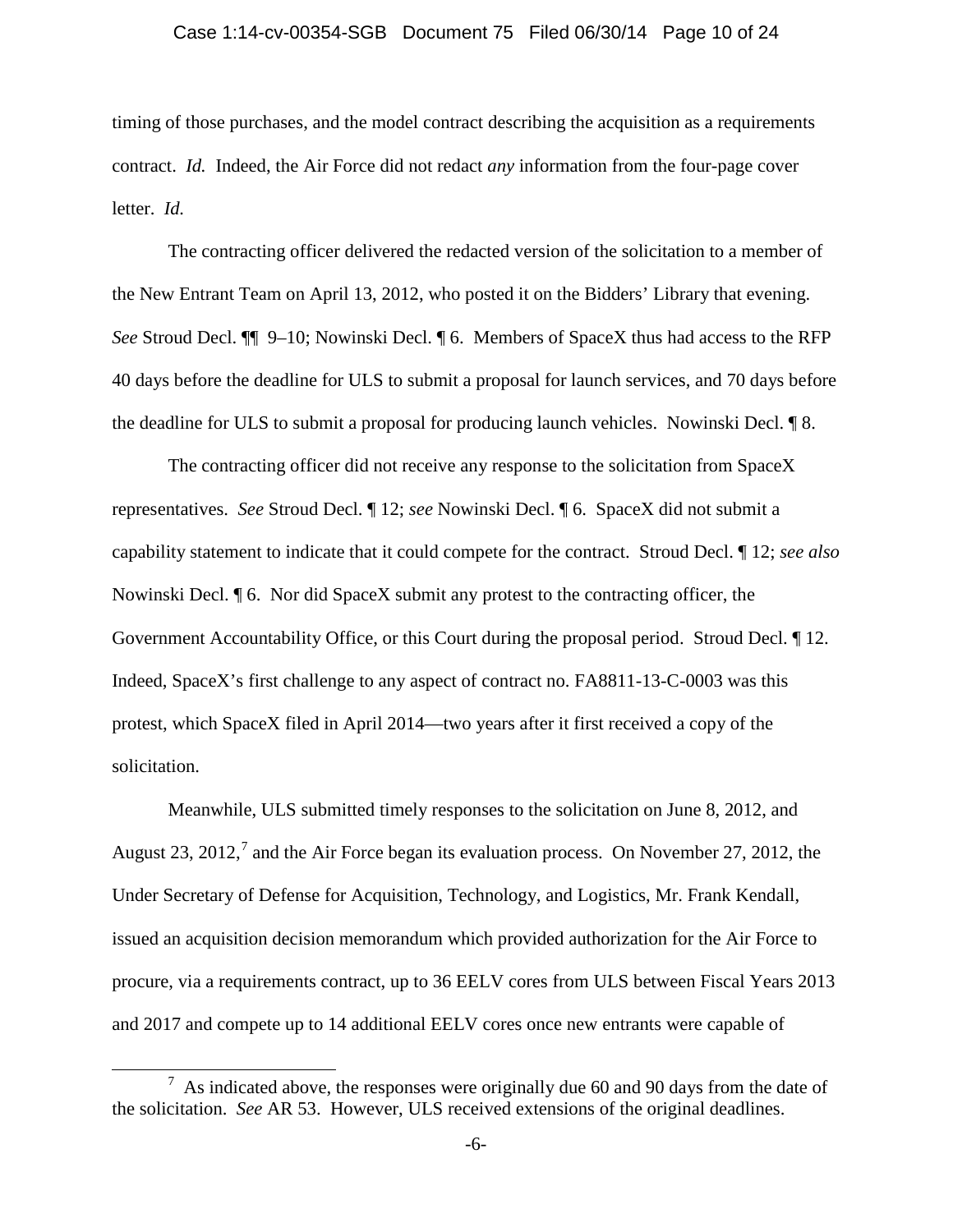#### Case 1:14-cv-00354-SGB Document 75 Filed 06/30/14 Page 11 of 24

competing. Am. Compl. ¶¶ 51–53; AR 280–81. Following this decision memorandum, the Air Force published the 2014 EELV Program Objective Memorandum on the Air Force Comptroller's website in April 2013. *See* Department of Defense Fiscal Year (FY) 2014 President's Budget Submission, http://www.saffm.hq.af.mil/shared/media/document/AFD-130408-083.pdf. This memorandum stated that the Air Force would procure 36 EELV cores, sole-source, from ULS. *See id.* at 259 ("The Department designated 14 cores across Fiscal Year (FY) 15– FY17 procurement years as open to competition based on the projected performance of the designs described by potential New Entrants in their Statements of Intent (SOI) as well as providing 36 cores to United Launch Alliance in FY13–17.").

On June 26, 2013, pursuant to 10 U.S.C. § 2326 and the Defense Federal Acquisition Regulation Supplement subpart 217.74, 48 C.F.R. § 217.74, the Air Force and ULS entered into a letter contract—designated as no. FA8811-13-C-0003—with undefinitized terms and conditions. *See* AR 297–324. That letter contract included a Special Contracts Requirement clause, H-0002, which listed annual ordering requirements that total up to 35 launch cores, and it included orders for seven launch services for Fiscal Year 2013. *See* AR 311. After the Air Force had sufficient time to analyze ULS's proposal, the Air Force negotiated with ULS regarding the final terms of the contract from July 29, 2013, until November 14, 2013.

The terms and conditions for contract no. FA8811-13-C-0003 were finalized on December 18, 2013. *See* AR 329. A notice of definitization of the letter contract was posted to defense.gov on December 16, 2013 and on the FedBizOps website on December 18, 2013. *See* EELV FY13–17 Launch Vehicle Production Services and Annual Options for Associated Launch Capability FY15–19, FedBizOpps.gov, https://www.fbo.gov/index?s=opportunity& mode=form&tab=core&id=929c1db4f01042618d8c73385ba5d45f. The definitized contract

-7-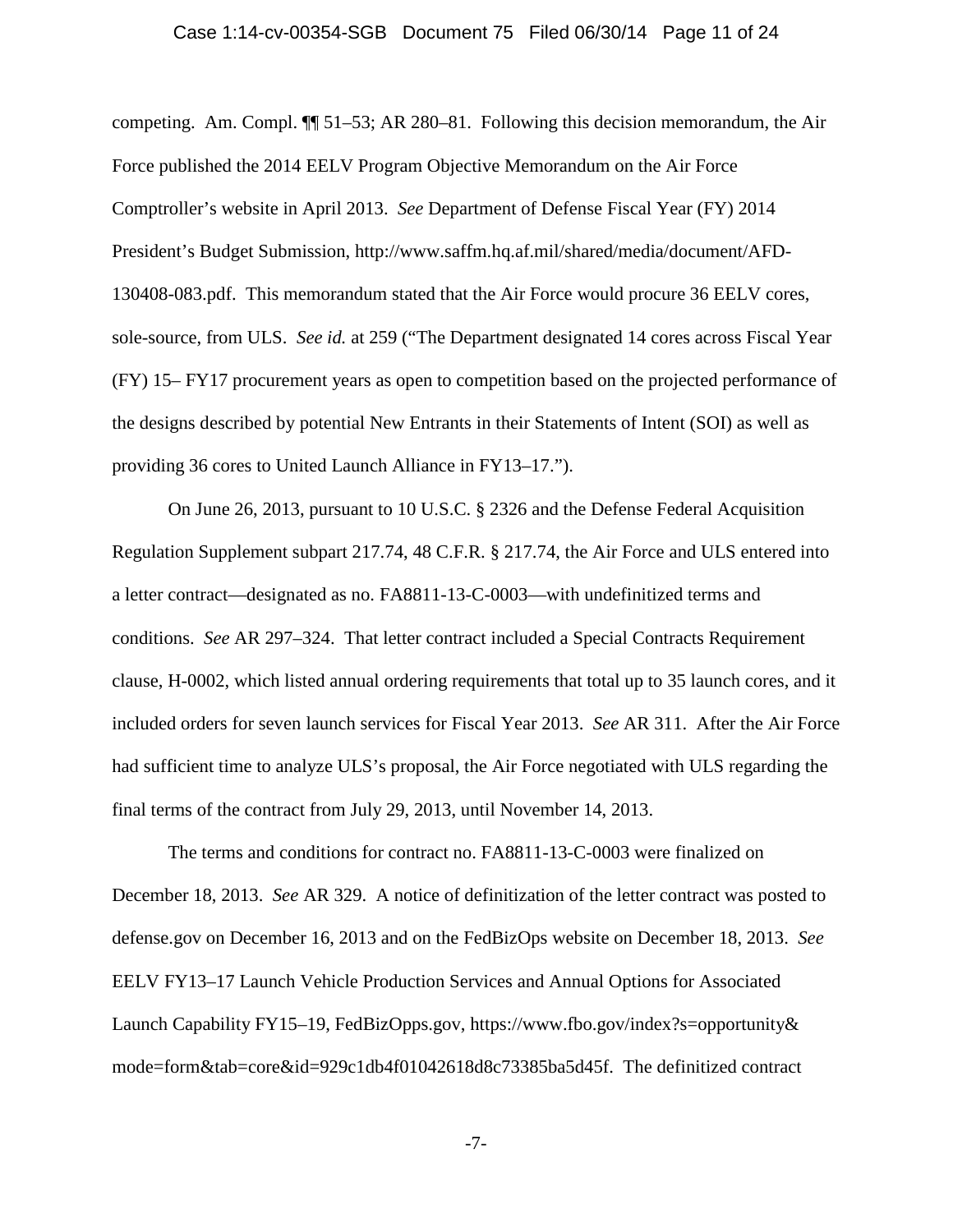#### Case 1:14-cv-00354-SGB Document 75 Filed 06/30/14 Page 12 of 24

finalized the contract's terms and conditions, definitized prices for fiscal year 2013, and added seven launch vehicle core orders for Fiscal Year 2014. *See* AR 329–508.

On January 6, 2014, SpaceX flew the third and final flight required for certification of its Falcon 9 v1.1 launch vehicle as part of the process to request new-entrant certification. *See* Am. Compl. ¶¶ 23, 58.

SpaceX filed this protest on April 28, 2014.

#### **ARGUMENT**

#### **I. Standard Of Review For A Motion To Dismiss**

Although this Court is an Article I tribunal, it is subject to the same jurisdictional limits as Article III courts. *See Anderson v. United States*, 344 F.3d 1343, 1350 n.1 (Fed. Cir. 2003). Among these is the requirement that a plaintiff have standing to bring its claims; a "lack of standing precludes a ruling on the merits." *Media Techs. Licensing LLC v. Upper Deck Co.*, 334 F.3d 1366, 1370 (Fed. Cir. 2003).

When considering a motion to dismiss for lack of jurisdiction, the Court construes all allegations in the light most favorable to the non-moving party. *Lavezzo v. United States*, 74 Fed. Cl. 502, 507 (2006) (citing *Scheuer v. Rhodes*, 416 U.S. 232, 236 (1974)). Nevertheless, a plaintiff has the burden of establishing jurisdiction. *See George W. Kane, Inc.v. United States*, 26 Cl. Ct. 655, 657 (1992). In deciding whether a plaintiff has carried this burden, the Court is not bound by the allegations in the complaint; rather, the Court may look "beyond the pleadings and 'inquire into jurisdictional facts' in order to determine whether jurisdiction exists." *Jumah v. United States*, 90 Fed. Cl. 603, 606 (2009) (quoting *Rocovich v. United States*, 933 F.2d 991, 993 (Fed. Cir. 1991)); *see also Reed Island-MLC, Inc. v. United States*, 67 Fed. Cl. 27, 32 (2005) (explaining that considering evidence outside the pleadings does not convert a 12(b)(1) motion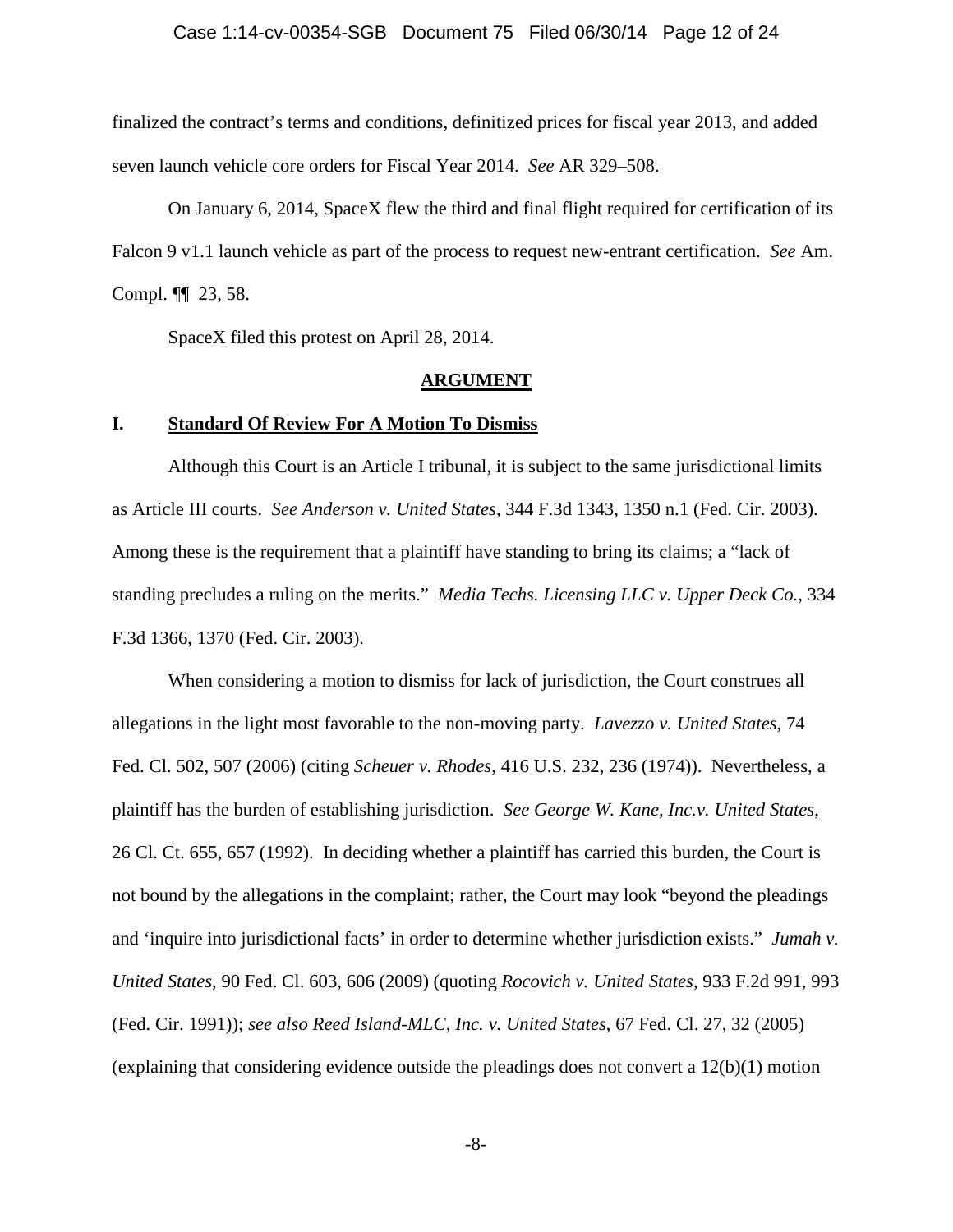into a motion for summary judgment) (citing *Toxgon Corp. v. BNFL, Inc.*, 312 F.3d 1379, 1383 (Fed. Cir. 2002)).

Similarly, in evaluating a motion such as this, the Court is not bound by the contents of the administrative record; the record circumscribes the Court's evaluation of the *merits* of the agency's decision. *See* 28 U.S.C. § 1491(b)(4). A plaintiff's standing to challenge that decision is an issue distinct from the merits of the agency's decision.

## **II. SpaceX Lacks Standing To Bring A Challenge To Any Sole-Source Purchases Under Contract No. FA8811-13-C-0003 Because SpaceX Is Not An "Interested Party" To That Contract**

SpaceX's complaint does not identify the specific procurement action that SpaceX challenges. However, SpaceX's argument appears to be that *any* sole-source purchase of singlecore launches from ULS is improper. *See, e.g.*, Am. Compl. ¶¶ 1, 11–14, 81–97. In SpaceX's view, all such launches must be competed now that SpaceX has performed the third certifying flight of its single-core Falcon 9 v1.1 launch vehicle and submitted test data to the Air Force. *See id.* As SpaceX recognizes, the majority of these purchases are covered by contract no. FA8811-13-C-0003. *See, e.g.*, *id.* ¶¶ 1, 50, 70, 95. To the extent that SpaceX challenges purchases under that contract, it is, in fact, challenging the Air Force's decision to enter into the contract itself. *Cf. Distributed Solutions, Inc. v. United States*, 539 F.3d 1340, 1346 (Fed. Cir. 2008) (noting that "adding work to an existing contract that is clearly within the scope of the contract does not raise a viable protest under § 1491(b)(1)").

The Court's jurisdictional statute, 28 U.S.C. § 1491(b)(1), sets limits on who can bring this type of challenge. Under its provisions, a procurement can only be challenged by an "interested party." *Id.* To be an "interested party" after contract award, an entity must show that it is "an actual or prospective bidder" *and also* prove a "direct economic interest" in the

-9-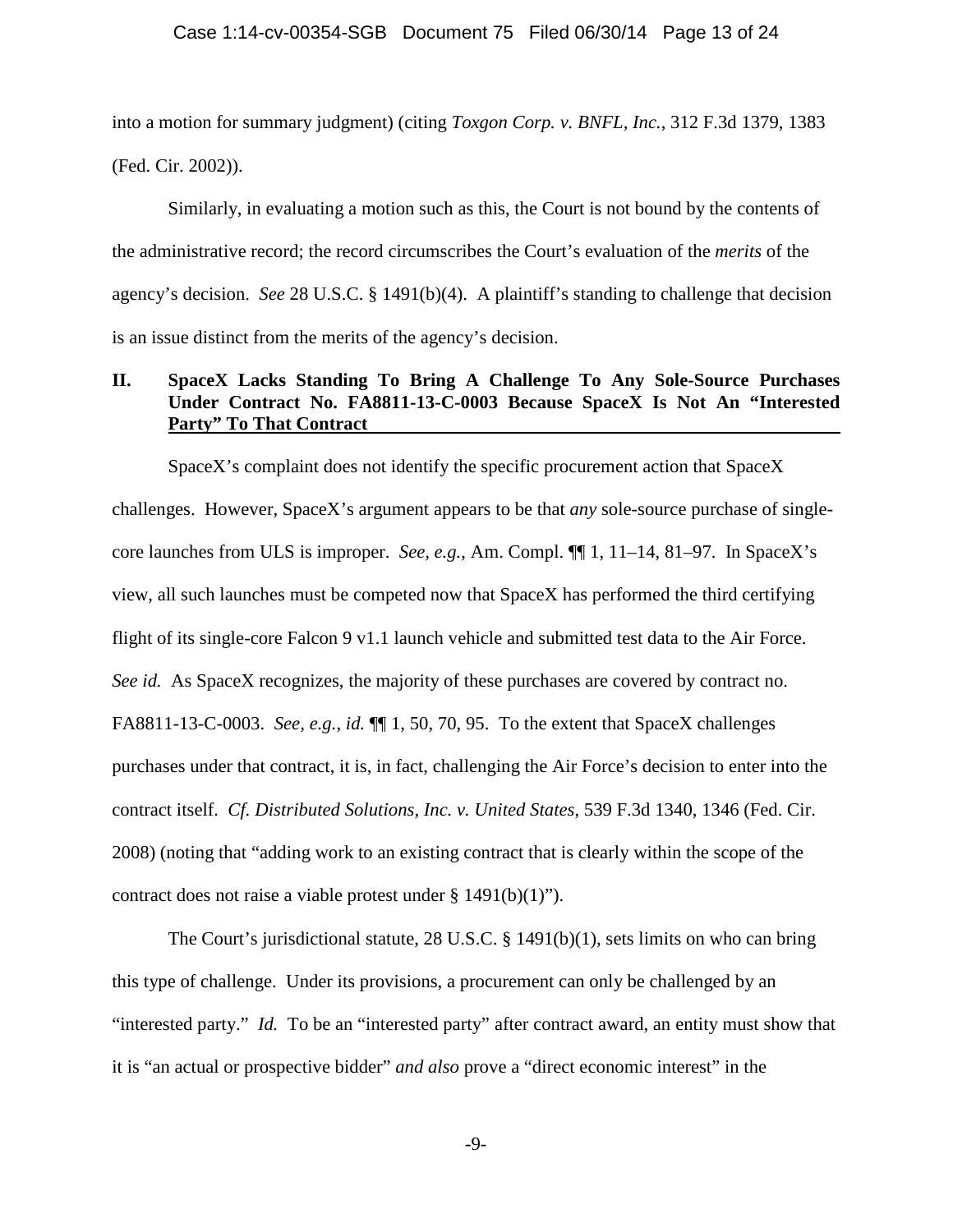#### Case 1:14-cv-00354-SGB Document 75 Filed 06/30/14 Page 14 of 24

procurement. *Rex Serv. Corp. v. United States*, 448 F.3d 1305, 1307 (Fed. Cir. 2006). A failure on either prong means that a party lacks standing. *See Digitalis Educ. Solutions, Inc. v. United States*, 664 F.3d 1380, 1384 (Fed. Cir. 2012) ("Only an 'interested party' has standing to challenge a contract award.") (quoting *Rex Serv.*, 448 F.3d at 1307).

Here, SpaceX fails on both prongs of the "interested party" standard with respect to this contract. Any portion of its complaint that relates to this contract should therefore be dismissed.

#### A. SpaceX Is Neither An Actual Nor A Prospective Bidder

First, SpaceX was neither an actual nor a prospective bidder with respect to contract no. FA8811-13-C-0003. In its complaint, SpaceX only alleges that it *could* be a bidder for *future* single-core missions because it has completed its certification flights. *See, e.g.*, Am. Compl. ¶¶ 11, 14–16. But this is not enough.

Generally, to be an actual or prospective bidder, an entity must have either submitted an offer or be "*expecting* to submit an offer prior to the closing date of the solicitation." *Rex Serv.* 448 F.3d at 1308 (emphasis in original). Of course, sole-source procurements are not open to bidding. But the Federal Circuit considered this distinction in *Digitalis*, and found that it is immaterial. 664 F.3d at 1385.

The circumstances in *Digitalis* were similar to those here. In that case, a protestor challenged a sole-source award, arguing that the agency should have conducted a full competition for the contract. *Id.* at 1384. However, the protestor had not submitted any objection to the agency's published statement of intent to award a sole-source contract. *Id.* at 1383. As the Federal Circuit explained, the agency's notice gave parties five days to challenge that intended award by submitting a statement indicating their capability to perform the contract—however, by its own admission, the protestor did not check the notice until well after

-10-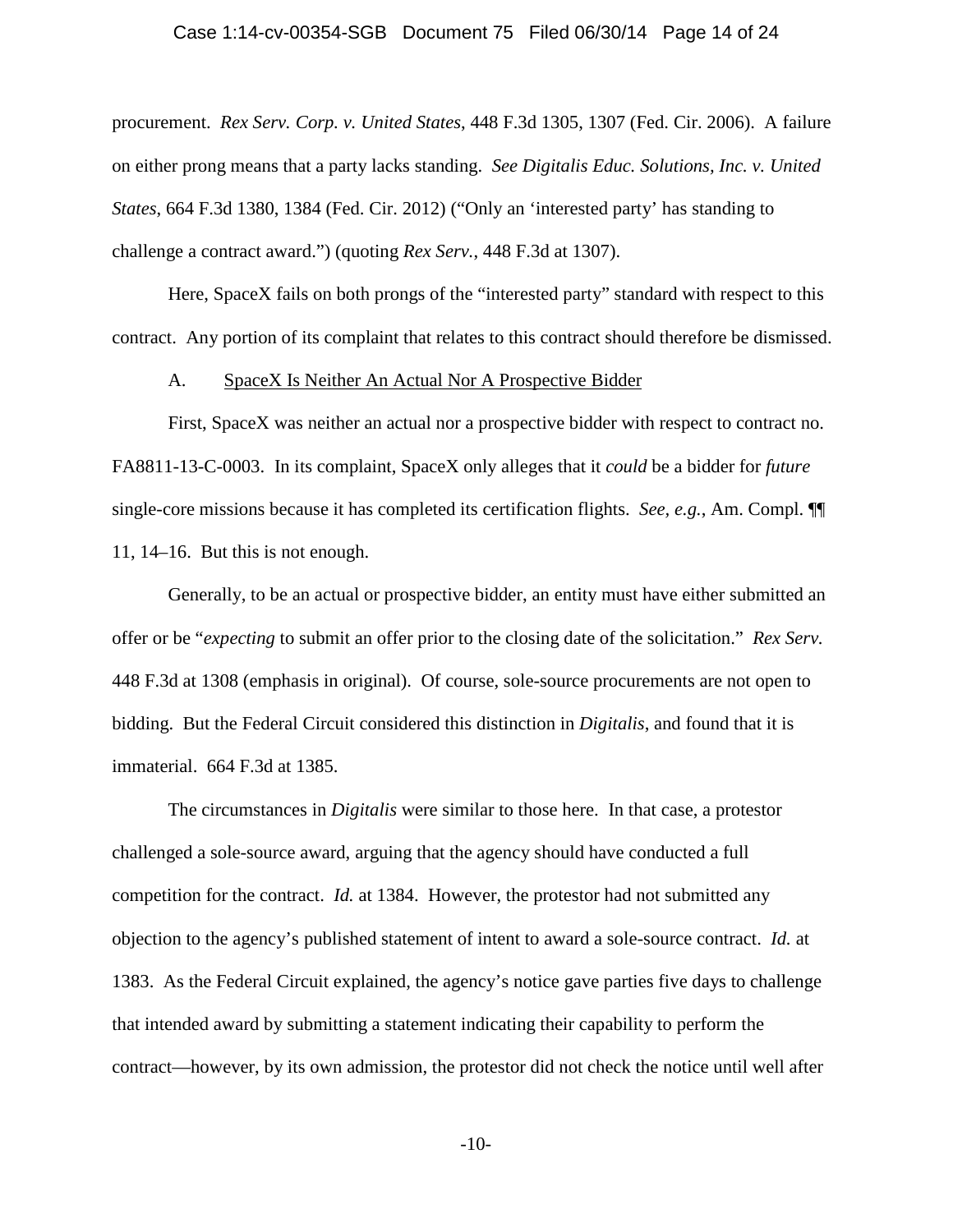#### Case 1:14-cv-00354-SGB Document 75 Filed 06/30/14 Page 15 of 24

the time had expired. *Id.* On these facts, the Court concluded that the protestor was not an actual or prospective bidder.

As the Court explained, a party can only "be an actual or prospective bidder" if that party alerts the agency to the fact that it would like to compete for the contract. *See id*. To do so, the Federal Circuit held, "a party must submit a statement of capability during the prescribed period." *Id.* at 1385. This "opportunity to become a prospective bidder ends when the proposal period ends." *Id*. To hold otherwise, the Court noted, "would open the procurement process up to an infinite number of challenges even long after the procurement process ended." *Id.* at 1386. Because the protestor failed to make the required submission, the Court held that it lacked standing to challenge the award. *Id*.

In reaching this holding, the Court rejected the protestor's argument that submitting a statement of capability would have been futile because the agency structured its requirements to favor the intended awardee. *Id.* at 1386. Rather, the Court explained that—to excuse its failure to submit a statement of capability—the protestor had to show that it was unreasonable for the agency "to expect contractors to see a notice and respond" within the time period allotted. *Id.*  However, the Court concluded that was not the case before it because at least one other offeror managed to see the notice and respond within the required five days. *Id.*

*Digitalis* is controlling here. SpaceX knew about the Air Force's intent to award a solesource contract to ULS from the moment the Air Force published the J&A in January 2012. Moreover, SpaceX actually received a copy of the sole-source RFP in which the Air Force requested that ULS submit its proposal for such a contract. *See* Stroud Decl. ¶¶ 9–11. That solicitation gave ULS 60 days to submit a proposal launch capability CLINs, and it gave ULS 90 days to submit a proposal for launch vehicle production. *See* AR 53*.* To be an actual or

-11-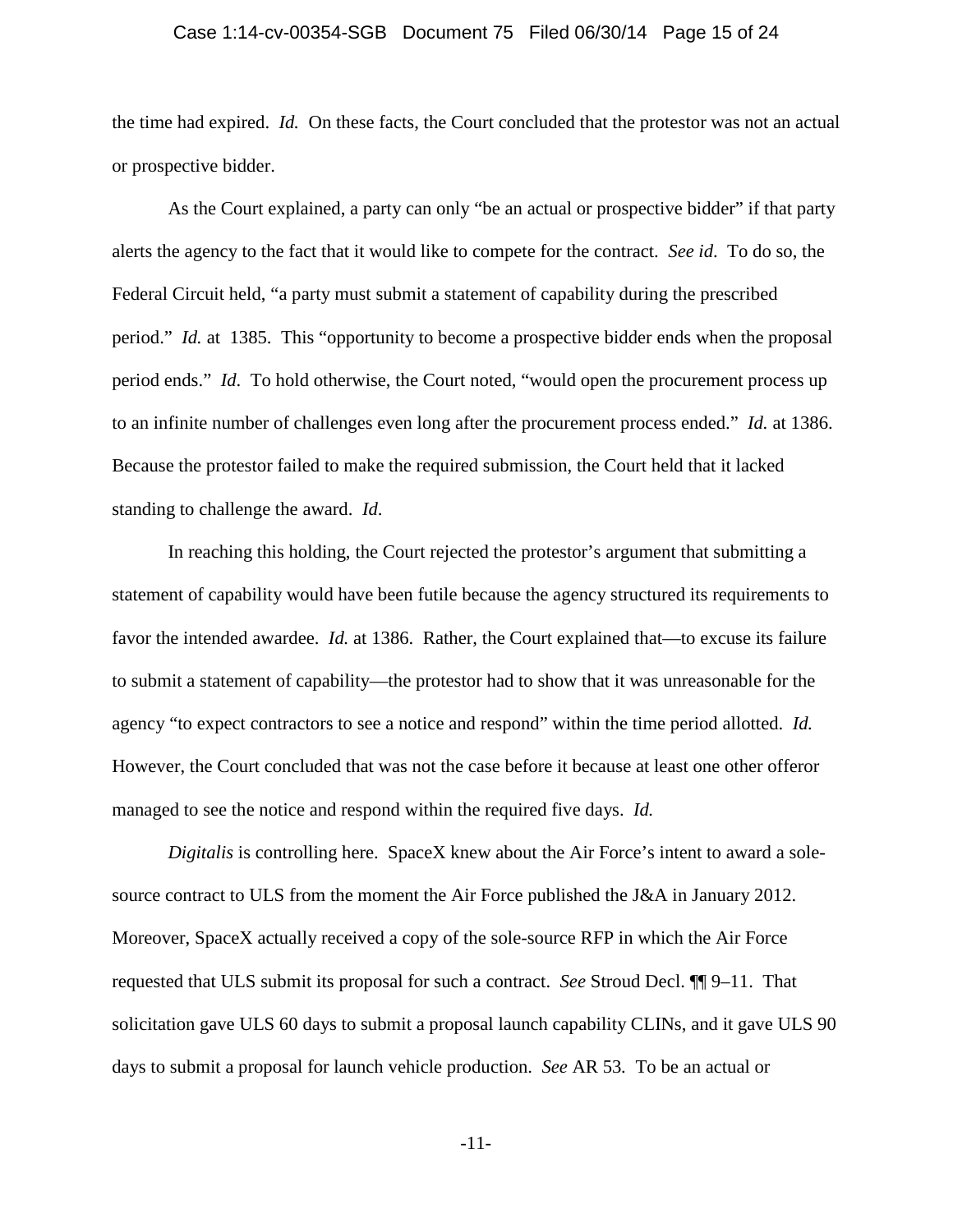#### Case 1:14-cv-00354-SGB Document 75 Filed 06/30/14 Page 16 of 24

prospective bidder after *Digitalis*, SpaceX was required to file a capability statement or to protest the RFP in this Court before those deadlines expired. *See Rex Serv.*, 448 F.3d at 1308 (explaining that, to be an actual bidder, an offeror must submit a bid or "a timely bid protest in the Court of Federal Claims, in which it established that it expected to bid prior to the close of the solicitation period, but was prevented from doing so on the basis of improper agency action"). Yet, as the contracting officer explains in her declaration, SpaceX did neither. *See*  Stroud Decl. ¶ 12. Indeed, SpaceX does not even *allege* that it submitted a capability statement or a protest, or took any other action to make itself an actual or a prospective bidder.

Of course, the reason that SpaceX did not submit such a capability statement—or for that matter, the reason that it did not protest—is obvious. At the time the solicitation was issued, SpaceX had not completed the necessary certifying flights for its Falcon 9 rocket; it was very far from having a launch vehicle that could meet the agency's requirements. *Cf.* Am. Compl. ¶¶ 23, 58 (stating that SpaceX completed its "final certification launch . . . on January 6, 2014"). Simply put, at the time that the Air Force issued the RFP, SpaceX would not have been a qualified bidder.

However, as the Federal Circuit explained in *Digitalis*, the mere fact that submitting a bid or a protest might have been futile does not mean that SpaceX automatically has standing now. *See Digitalis*, 664 F.3d at 1385–86. To the contrary, the requirement that an offeror engage with the procurement process before the submission of bids is a hard rule. *See id*. To hold otherwise, the Federal Circuit recognized, "would open the procurement process up to an infinite number of challenges even long after the procurement process ended": any time a new bidder became qualified it could seek to have the agency restructure its entire procurement scheme. *Id.* at 1386. This would be an untenable result. *See id.*

-12-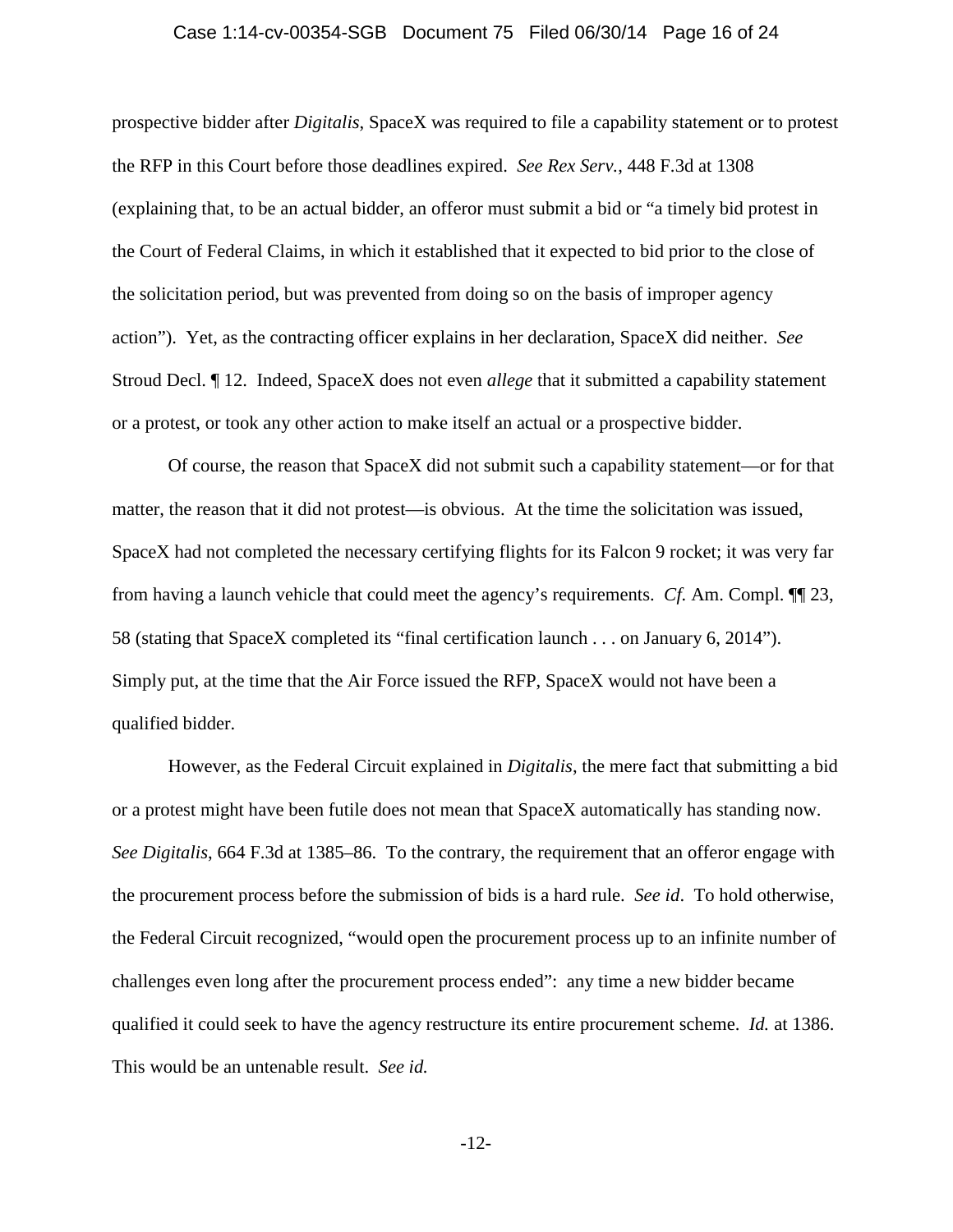#### Case 1:14-cv-00354-SGB Document 75 Filed 06/30/14 Page 17 of 24

The only way that SpaceX could have standing now is if it made a showing that it was somehow prevented from submitting a capability statement or a protest. *See Rex Serv.*, 448 F.3d at 1308; *see also IHS Global, Inc. v. United States*, 106 Fed. Cl. 734, 745 (2012) (reviewing case-law and explaining that an offeror can have standing if it demonstrates that the Government's "actions wrongfully prevent [the] bidder from qualifying for or bidding on a solicitation" (internal quotes and citations omitted)). But there is no way SpaceX can make this showing.

As Mr. Nowinski and the contracting officer explain in their declarations, the solicitation was posted to a secure website—the New Entrants Bidders' Library—in April 2012, shortly after it was released to ULS. *See* Stroud Decl. ¶¶ 9–10; Nowinski Decl. ¶¶ 6–7. In addition, agency representatives posted all the supporting documentation for the solicitation. *See* Stroud Decl. ¶¶ 9–10; Nowinski Decl. ¶¶ 6–7*.* Although some of this documentation was redacted to remove ULS's proprietary information, no part of the main solicitation—the first four pages that defined what the Air Force wanted to purchase—was obscured. *See* Stroud Decl. ¶ 8. Specifically, the solicitation clearly stated that the Air Force could purchase up to 50 launch vehicle cores and the accompanying services, and that these purchases would be made sole-source from ULS. *See* AR 53; Stroud Decl. ¶ 6. Additionally, the solicitation instructed the contractor to assume "a fiveyear annual ordering period to being at award anticipated in GFY 2013 through GFY 2017 at a rate of eight (8) [launch vehicle] Cores per GFY as defined in Attachment 1." *See* AR 53.

SpaceX representatives had access to all of these materials as soon as they were posted on the New Bidders' Library in April 2012. *See* Stroud Decl. ¶¶ 4, 11; Nowinski Decl. ¶¶ 5, 7. Indeed, SpaceX representatives had access to the Library starting in November 2011, and knew that new material was periodically posted there. *See* Stroud Decl. ¶ 4; Nowinski Decl. ¶ 5. By

-13-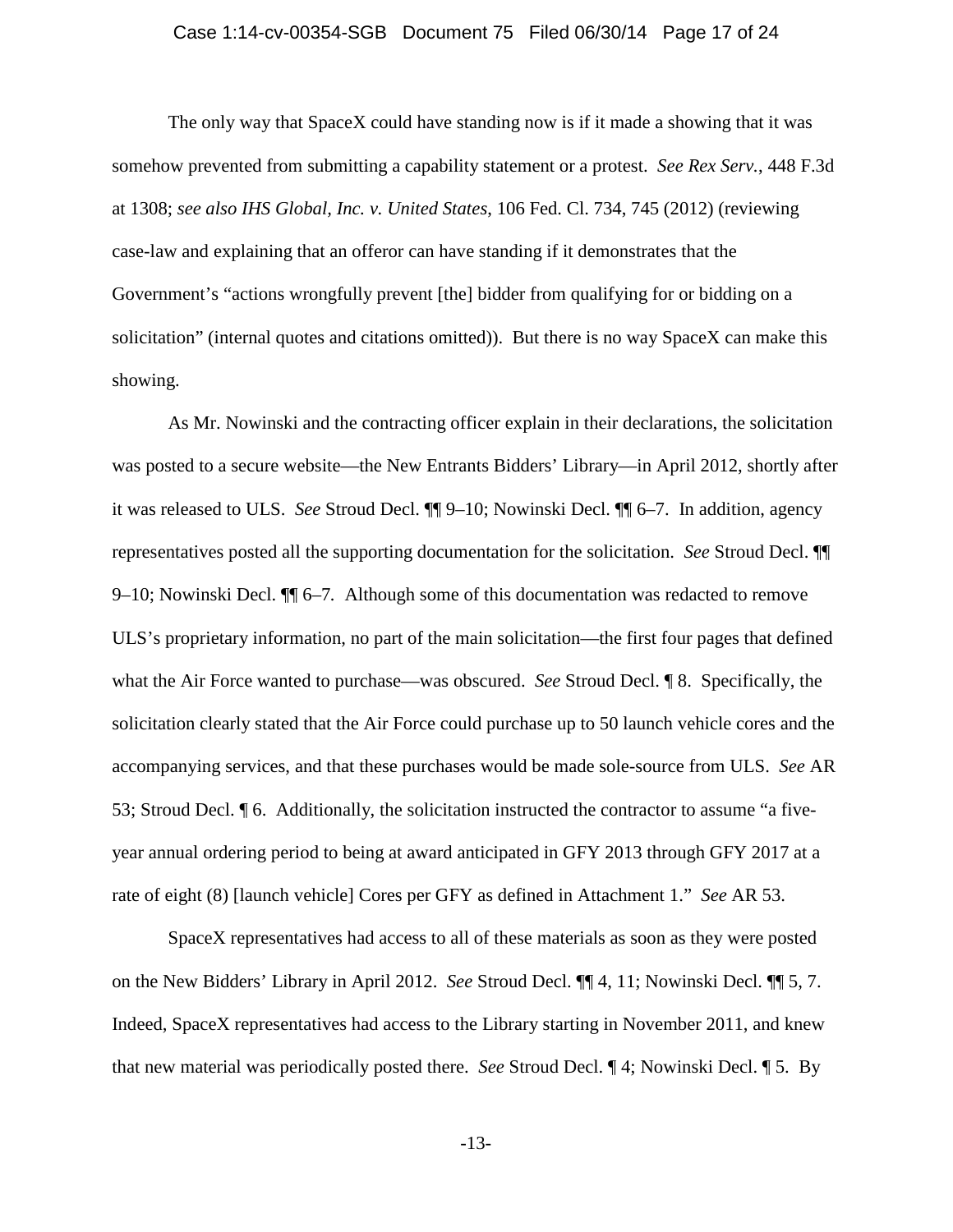#### Case 1:14-cv-00354-SGB Document 75 Filed 06/30/14 Page 18 of 24

the most conservative calculation, after the solicitation was posted, SpaceX had access to it for *at least* 40 days before the *first* proposal deadline. That was more than enough time to review the agency's requirements and respond with either a statement of capability or a protest. For example, in *Digitalis*, the Federal Circuit found a period of five days reasonable. *See Digitalis*, 664 F.3d at 1386. SpaceX had over *nine times* more time, yet it failed to act. This failure now defeats its standing to challenge purchases under contract no. FA8811-13-C-0003.

#### B. SpaceX Does Not Possess The Requisite Economic Interest

SpaceX's failure to timely indicate an interest in competing for the RFP also means that SpaceX lacks the "direct economic interest" required to challenge the awarded contract.

The Federal Circuit has explained that "direct economic interest" is not some inchoate or general connection to the procurement. *See Rex Serv.*, 448 F.3d at 1308. Nor is the interest established by merely alleging—as SpaceX had done—that the contract at issue is one that the protestor would like to perform—or that the protestor desires the financial rewards that the contract offers. *See, e.g.*, Am. Compl. ¶¶ 21, 25. Rather, to "prove a direct economic interest, a party must show that it had a 'substantial chance' of winning the [challenged] contract" absent the agency's errors. *Digitalis*, 664 F.3d at 1384 (quoting *Rex Serv.*, 448 F.3d at 1308).

As the Federal Circuit held in *Digitalis*, an offerror cannot *possibly* make this showing if it failed to timely respond to the solicitation. *See id.* at 1385. Simply put, failure to "submit a statement of capability during the prescribed period . . . . means that a party does not have the requisite direct economic interest because it cannot have a 'substantial chance' of convincing the government to hold a formal competition and subsequently bid on the contract." *Id.* (quoting *Rex Serv.*, 448 F.3d at 1308).

-14-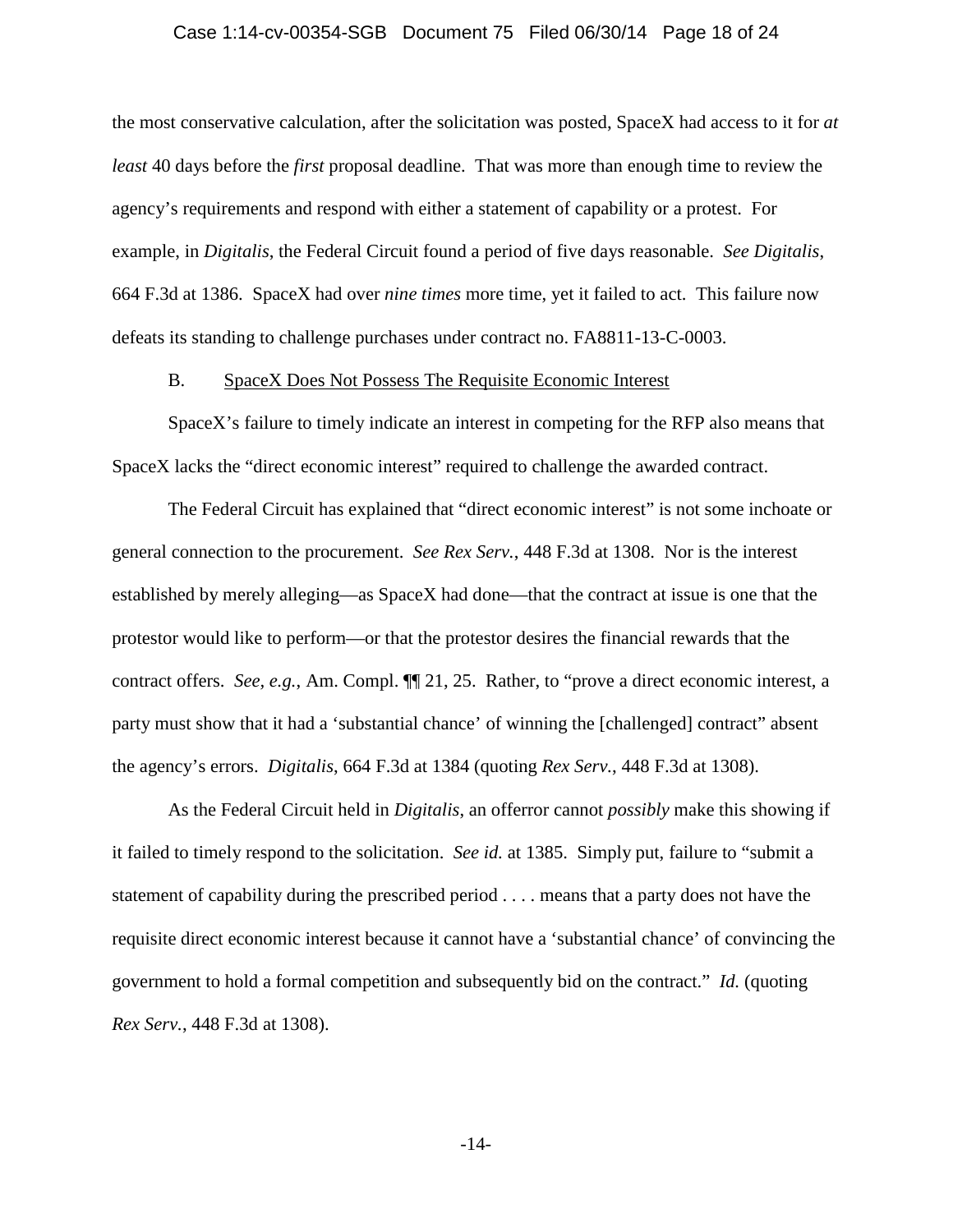#### Case 1:14-cv-00354-SGB Document 75 Filed 06/30/14 Page 19 of 24

SpaceX, of course, failed to submit such a capability statement in response to the March 2012 solicitation. *See* Stroud Decl. ¶ 12. Nor, as explained in the prior section, did it indicate any dissatisfaction with the Air Force's intent to procure the launches sole-source from ULS. Like the plaintiff in *Digitalis*, SpaceX took no steps to get involved in the procurement at the time that the agency was planning its course. It is too late for SpaceX to try to bring a challenge to that procurement now.

#### C. SpaceX Cannot Rely On A Pre-Award Standard To Establish Its Standing

Tellingly, SpaceX simply ignores the established two-prong standing requirement in its complaint. Instead, SpaceX tries to establish its standing using a different standard: according to SpaceX, it should be considered an "interested party" because it "'could compete for the contract if the bid process were made competitive.'" Am. Compl. ¶ 20. (quoting *Def. Tech., Inc. v. United States*, 99 Fed. Cl. 103, 115 (2011) (internal quotations omitted)). However, this formulation for what it means to be an "interested party" comes from a case examining a plaintiff's standing in a *pre-award protest*. *See Def. Tech.*, 99 Fed. Cl. at 115. It does not apply in a post-award challenge such as this one.

The Federal Circuit has recognized that an offeror's interests with respect to a procurement are not immutable; rather, they change as that procurement progresses. Award of a contract is a significant marker that creates new rights for the awardees. At the same time, however, award of the contract necessarily limits the rights of unsuccessful offerors. As the Federal Circuit acknowledged in *Weeks Marine, Inc. v. United States*, such change in substantive rights necessarily affects parties' standing. 575 F.3d 1352, 1362 (Fed. Cir. 2009). Prior to award, the agency has not yet evaluated the offers—identifying the degree of interest that a particular offeror has in the contract award is therefore difficult. *See id.* at 1361. Indeed, certain

-15-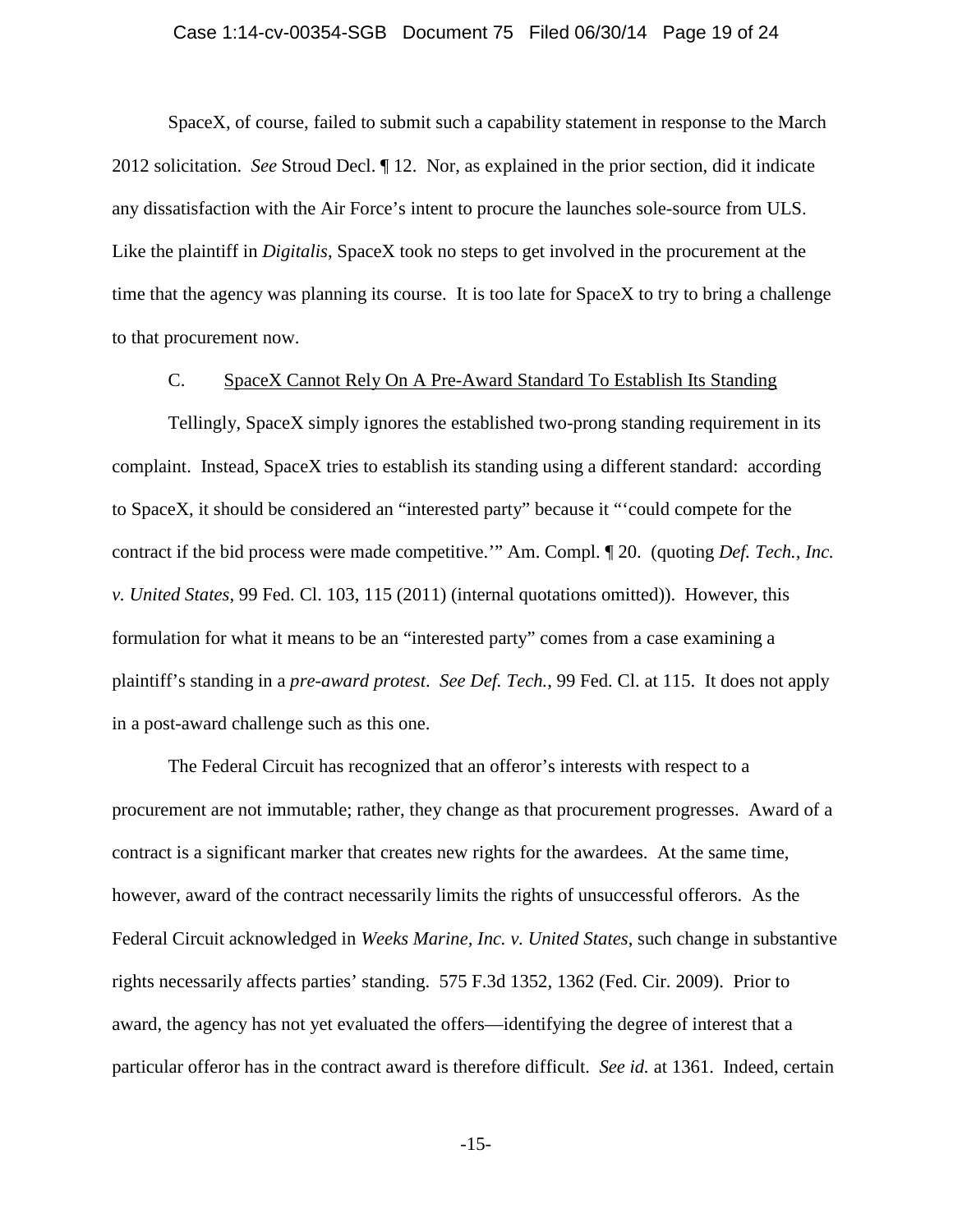#### Case 1:14-cv-00354-SGB Document 75 Filed 06/30/14 Page 20 of 24

pre-award protests are brought before the period for proposals closes; in those cases offerors can still bring themselves within the zone of parties directly affected by the procurement by submitting a bid. *See id.* For this reason, a looser standard of prejudice applies. *Id.* An offeror can have standing to challenge the procurement so long as it can show a "non-trivial competitive injury which can be addressed by judicial relief." *Id.* However, things change once the bid process closes and the agency actually evaluates offers. At that point, the agency establishes a hierarchy of proposals, and only offerors that are closest to receiving award can be said to have an interest in the agency's actions. *Id.* A stricter standing requirement reflects this development: post-award, an offeror must meet the familiar two-part standard. *Cf. COMINT Sys. Corp. v. United States*, 700 F.3d 1377, 1383 n.7 (Fed. Cir. 2012) (explaining that the pre-award standard for standing does not apply in a post-award protest).

This tightening of the standing requirements after contract award is as true for solesource procurements as it is for competitive ones. *See Digitalis*, 664 F.3d at 1385. Indeed, there is no reason to distinguish the two on this ground. *See id.* ("We see no reason to limit [the standing requirements] to competitive pro[]curements."); *see also Myers Investigative & Sec. Servs. v. United States*, 275 F.3d 1366, 1371 (Fed. Cir. 2002) (noting that the notion "that the substantial chance requirement should not be applied in sole source procurements . . . . [has been] considered and rejected"). Contract award is just a significant of a marker in the solesource context as it is in the competitive sphere. *See Myers*, 275 F.3d at1371. Using a pre-award standard to establish standing *after* the contract has been signed—as SpaceX would like to do would be improper. *See COMINT*, 700 F.3d at 1383 n.7.

Simply put, to now have standing to protest contract no. FA8811-13-C-0003, SpaceX should have indicated its desire to compete at the time the Air Force issued the solicitation in

-16-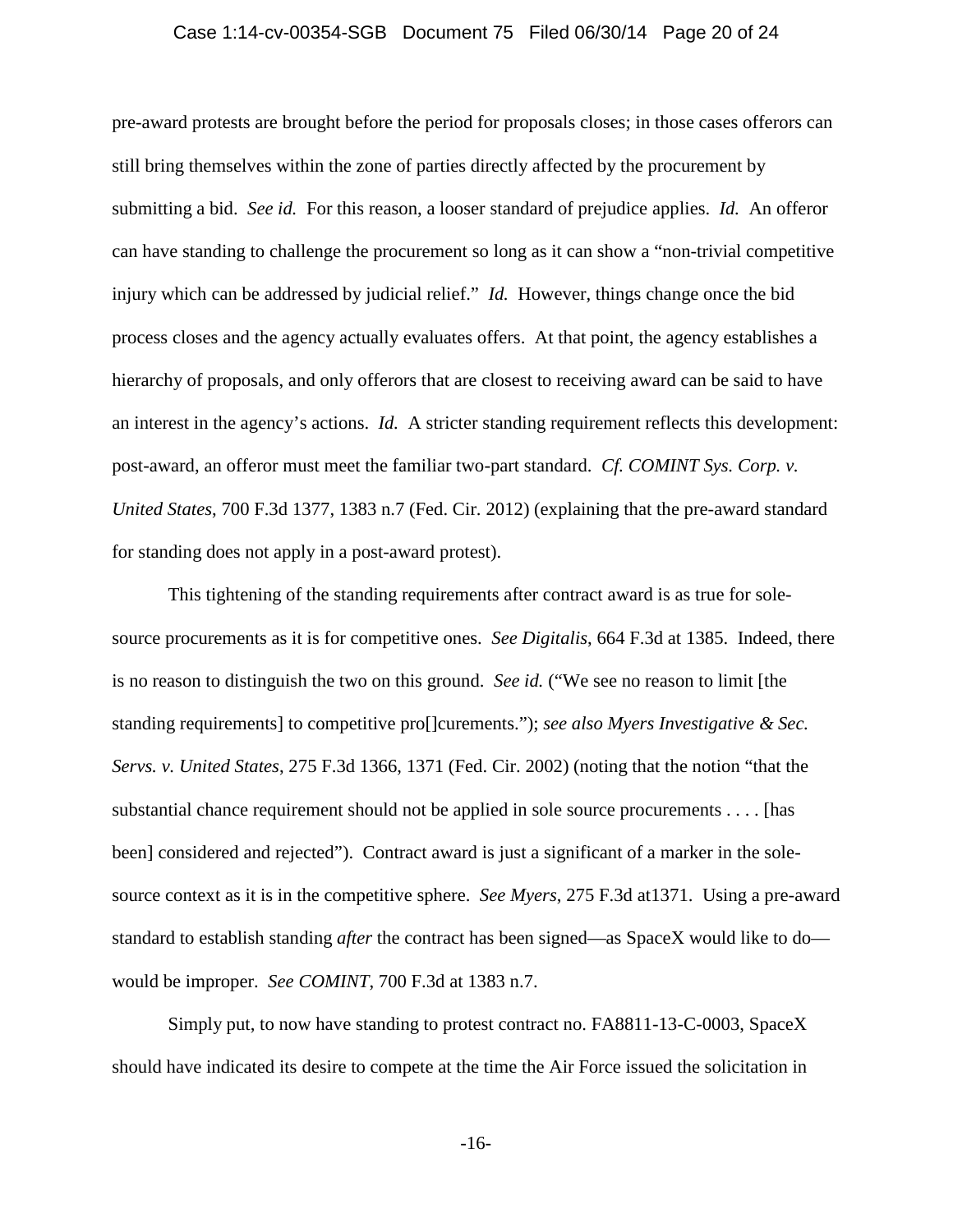#### Case 1:14-cv-00354-SGB Document 75 Filed 06/30/14 Page 21 of 24

2012—something SpaceX completely failed to do. Accordingly, any portion of SpaceX's complaint related to that contract should be dismissed for lack of jurisdiction.

## **III. In Any Event, SpaceX Has Waived Its Right To Challenge Purchases Under Contract No. FA8811-13-C-0003 By Not Making That Challenge Before Contract Award**

In addition to failing the two-prong standing requirement, SpaceX also cannot challenge purchases under contract no. FA8811-13-C-0003 because those purchases were explicitly contemplated in the solicitation that the Air Force issued in March 2012. As the Federal Circuit has recognized, a protester's right to challenge something that was provided in the solicitation is limited: any allegation that, by acting in accordance with the solicitation, the agency violates a statutory provision must be raised *prior* to contract award. *See Blue & Gold, Fleet, L.P. v. United States*, 492 F.3d 1308, 1313 (Fed. Cir. 2007)*.* After award, such challenges are barred. *Id.* 

In *Blue & Gold*, the plaintiff challenged an agency's award of a contract to an offeror whose proposal did not include certain wages and benefits required by statute. 492 F.3d at 1312. In reviewing this claim, the Federal Circuit held that the plaintiff's challenge was not to the agency's evaluation of the proposal, but rather to an ambiguity in the solicitation, which had included no mention of statutory wage requirements. *Id.* Such challenges to the terms of a solicitation, the court held, had to come before contract award: "a party who has the opportunity to object to the terms of a government solicitation containing a patent error and fails to do so prior to the close of the bidding process waives its ability to raise the same objection afterwards in a § 1491(b) action." *Id.* at 1315. As the court noted, barring untimely protests served the statutory purpose of 28 U.S.C.  $\S$  1491(b)(3), which requires that courts give "due regard" for the need to resolve protests expeditiously. *Id.* at 1313. Absent any restriction on their rights to

-17-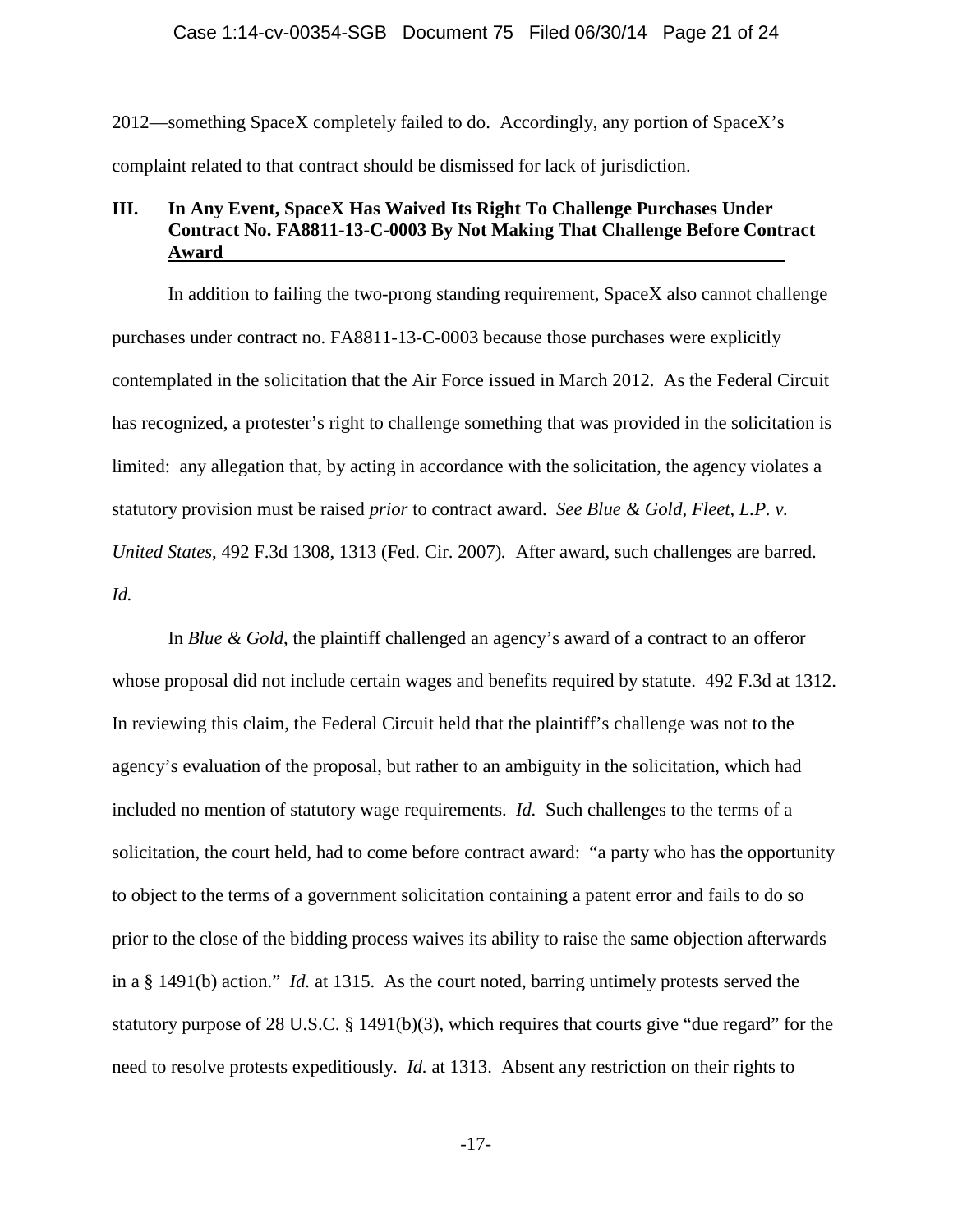#### Case 1:14-cv-00354-SGB Document 75 Filed 06/30/14 Page 22 of 24

challenge "what they believe is an unfair solicitation," vendors could "sit on their rights . . . roll the dice [to] see if they receive award," and then, if their initial proposals prove to be unsuccessful, "come forward with the defect to restart the bidding process." *Id.* at 1314. Such gamesmanship would be unfair, and would create "costly after-the-fact litigation" that is anathema to the purpose of the statute. *Id.* Accordingly, the court explained, a rule barring such challenges was required. *Id.*; *see also Clarke v. Securities Indus. Ass'n*, 479 U.S. 388, 399 (1987) (explaining that plaintiffs lack standing to enforce interests that are "inconsistent with the purposes implicit in [a] statute" under which suit is brought).

The *Blue & Gold* rule is robustly applied by this Court. *See, e.g.*, *Weeks Marine, Inc. v. United States*, 575 F.3d 1352, 1363 (Fed. Cir. 2009) (discussing cases in which the United States Court of Federal Claims applied *Blue & Gold*). For example, in *Moore's Cafeteria Servs. v. United States*, the plaintiff failed to timely object to an amendment to a solicitation during the bidding process. 77 Fed. Cl. 180, 184–85 (2007). The Court held that *Blue & Gold* barred the plaintiffs' claim: "the plaintiff had the opportunity to object to the terms of the solicitation during the bidding process, and in not doing so, waived its right to do so before this [C]ourt." *Id. See also Erinys Iraq Ltd. v. United States*, 78 Fed. Cl. 518, 533 n.7 (2007) (finding that to the extent that the protestor was challenging the solicitation's comparison of "Fixed Labor Rate task orders instead of hourly labor rates," the challenge was untimely and should have been raised "prior to the closing date for receipt of proposals"). Indeed, this Court has held that even filing a protest at GAO or before the agency does not preserve a protestor's challenge; only filing a timely protest in the United States Court of Federal Claims satisfies the *Blue & Gold* waiver rule. *See Esterhill Boat Serv. Corp. v. United States*, 91 Fed. Cl. 483 (2010). *But see Linc Government Serv., LLC v. United States*, 95 Fed. Cl. 672, 691–93 (2010).

-18-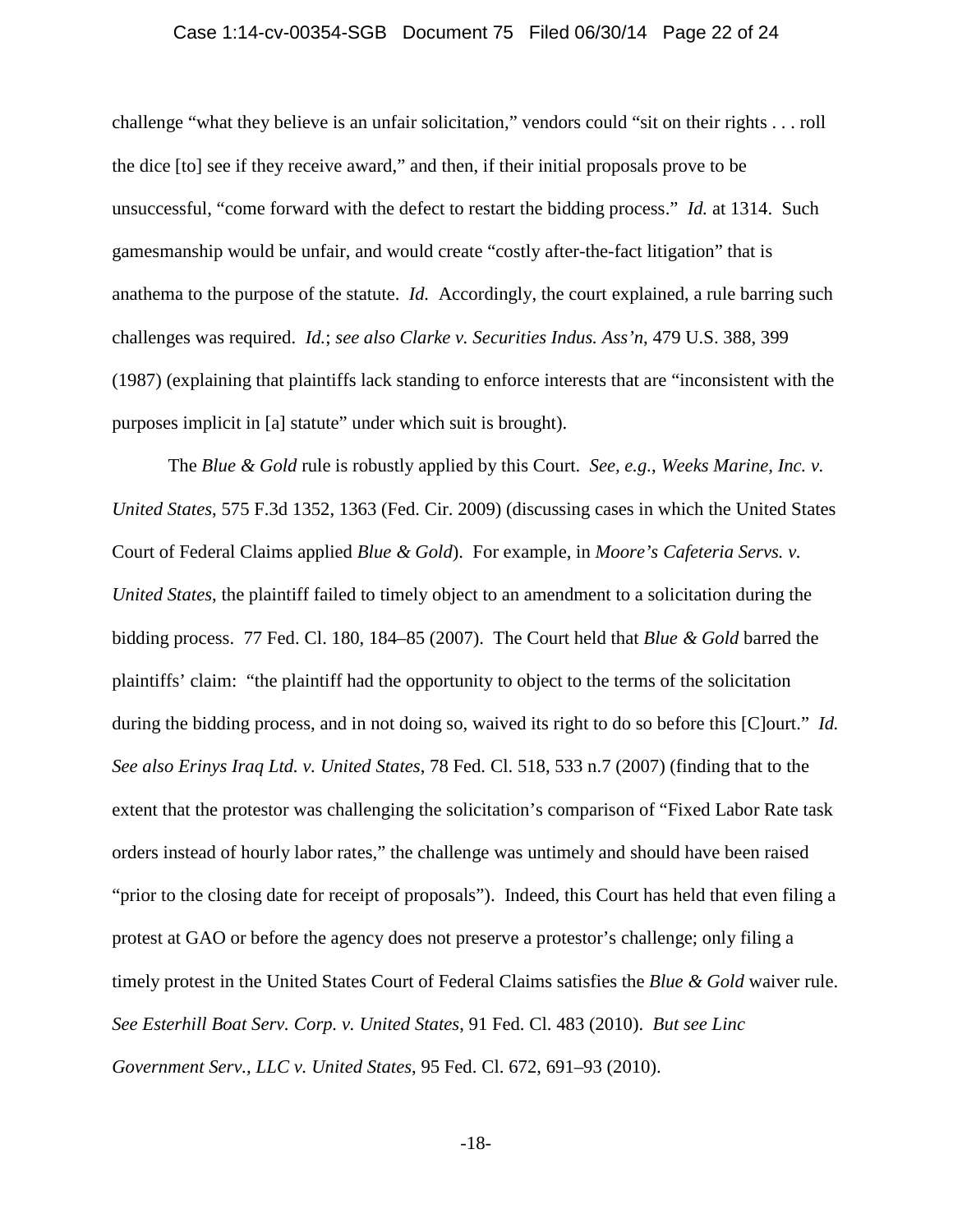#### Case 1:14-cv-00354-SGB Document 75 Filed 06/30/14 Page 23 of 24

Any challenge that SpaceX can make to the Air Force's sole-source purchase of launches under contract no. FA8811-13-C-0003 falls squarely within the purview of *Blue & Gold* and the other cases applying that decision. The purchase of those launches was explicitly contemplated within the solicitation that the Air Force issued in March 2012. To the extent that SpaceX believes that any such purchase was improper, it is dissatisfied with a patent term in the solicitation. Yet SpaceX did not raise *any* objection to the solicitation at the time it was issued. *See* Stroud Decl. ¶ 12. Nor did SpaceX object at any point during the *two years* while the Air Force negotiated with ULS. *See id.* Rather, only now that SpaceX believes it can compete does it raise—for the very first time—an argument that implicates the solicitation's terms. This tactic is explicitly barred. *See Blue & Gold*, 492 F.3d at 1313. As the Federal Circuit explained, vendors are not allowed to sit on their rights in the hopes of securing a contract and then, when those hopes are dashed, undo the entire evaluation scheme by challenging the basis upon which the procurement was conducted. *See id.*

The fact that SpaceX was *not* eligible to compete for the solicitation at the time it was issued does not affect this rule's application. The purpose of *Blue & Gold* is to prevent offerors from restarting the agency's procurement process any time they believe that circumstances have changed. If this rule were waived for every bidder that became qualified *after* the agency awarded the contract, procurements would be open to endless challenge. The Court's jurisdictional statute does not contemplate this result.

Simply put, the fact that SpaceX did not find it necessary to challenge the procurement at the time it was issued does not give SpaceX license to now go back and seek to undo two years of planning and work by the agency. To the contrary, SpaceX's failure to timely object to the Air Force's chosen contract vehicle bars SpaceX's standing to challenge that vehicle now. *See,* 

-19-